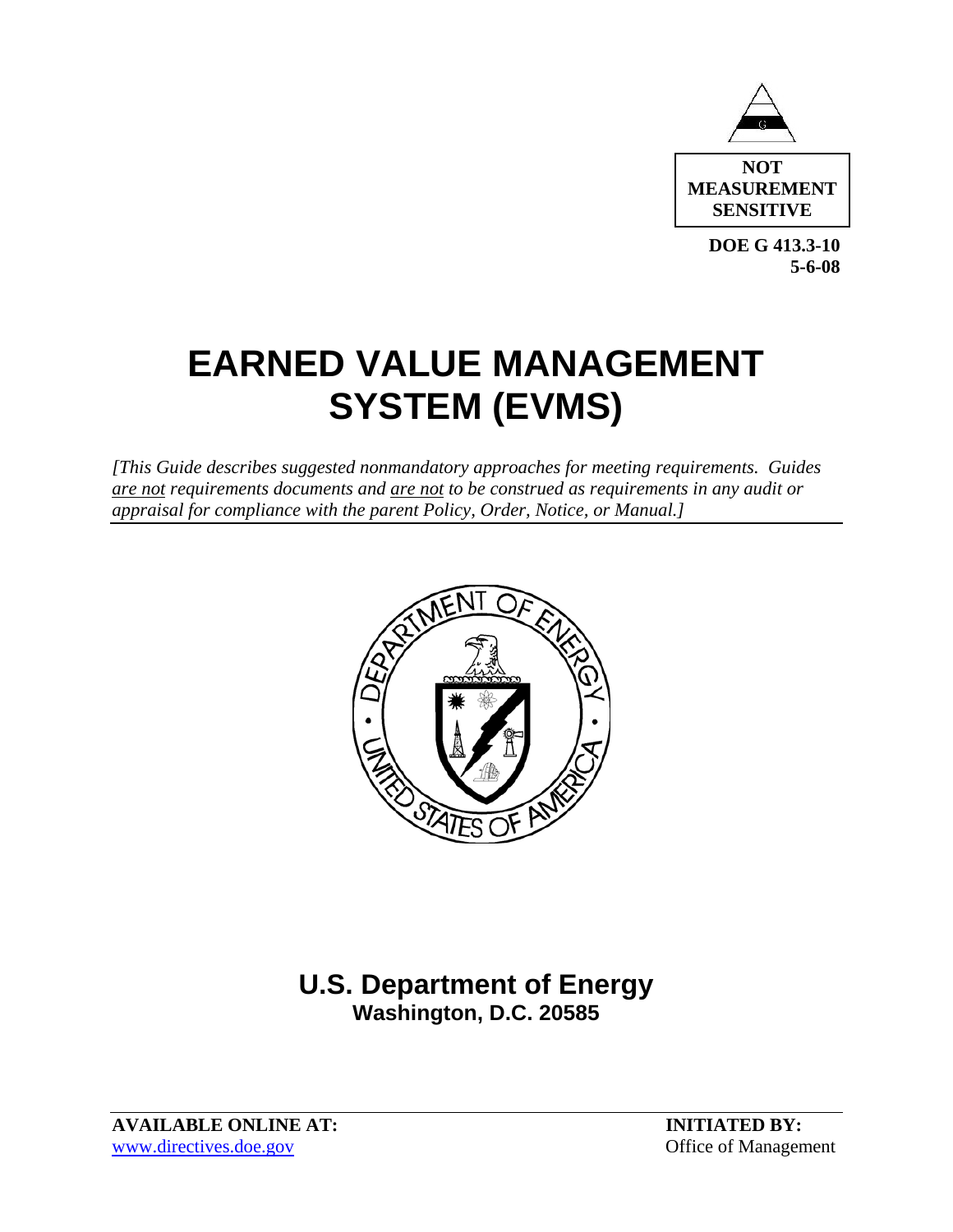DOE G 413.3-10 i (and ii) 5-6-08

#### **FOREWORD**

This Department of Energy (DOE) Guide is for use by all DOE elements. This Guide intends to provide approaches for implementing the Earned Value Management System (EVMS) requirements of DOE O 413.3A, *Program and Project Management for the Acquisition of Capital Assets* in compliance with the American National Standards Institute/Electronic Industries Alliance (ANSI/EIA)-748, *Earned Value Management Systems*. DOE Guides, which are part of the DOE Directives System, provide supplemental information for fulfilling requirements contained in rules, regulatory standards, and DOE directives. Guides do not establish or invoke new requirements or are they substitutes for requirements.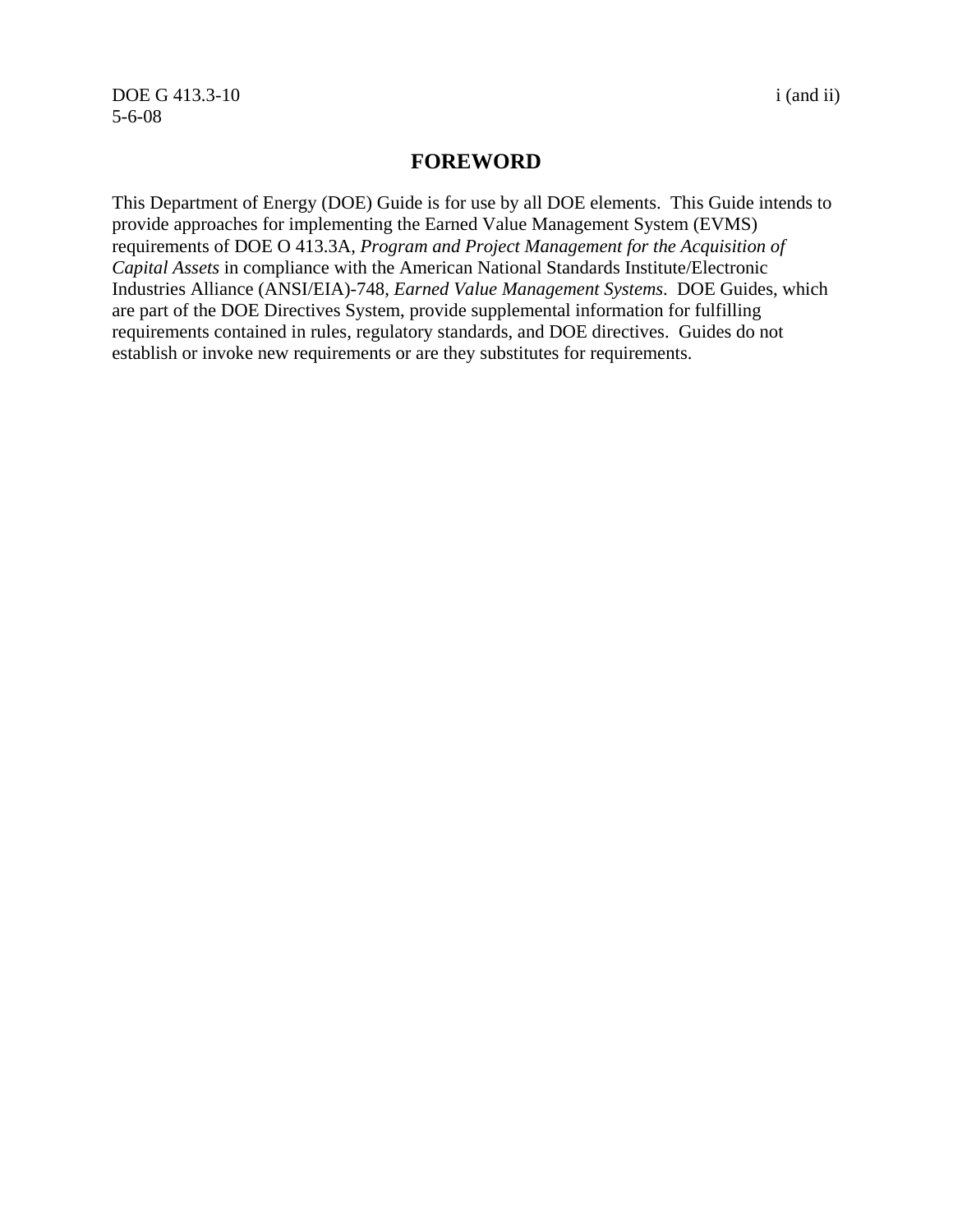## **TABLE OF CONTENTS**

| 1.<br>2.<br>3.       |                                                             |  |
|----------------------|-------------------------------------------------------------|--|
|                      |                                                             |  |
| 1.                   | a.<br>b.<br>$\mathbf{C}$ .<br>d.<br>e.                      |  |
| 2.<br>3.             | f.<br>a.<br>b.<br>$C_{\bullet}$                             |  |
|                      | SECTION III-CERTIFICATION OF A CONTRACTOR'S EVMS  9         |  |
| 1.<br>2.<br>3.<br>4. | a.<br>b.<br>$\mathbf{c}$ .<br>d.<br>e.<br>f.<br>g.          |  |
|                      |                                                             |  |
| 1.<br>2.<br>3.       |                                                             |  |
|                      |                                                             |  |
| 1.<br>2.<br>3.<br>4. | BUDGET VERSUS FUNDS AND PERFORMANCE MEASUREMENT BASELINE 19 |  |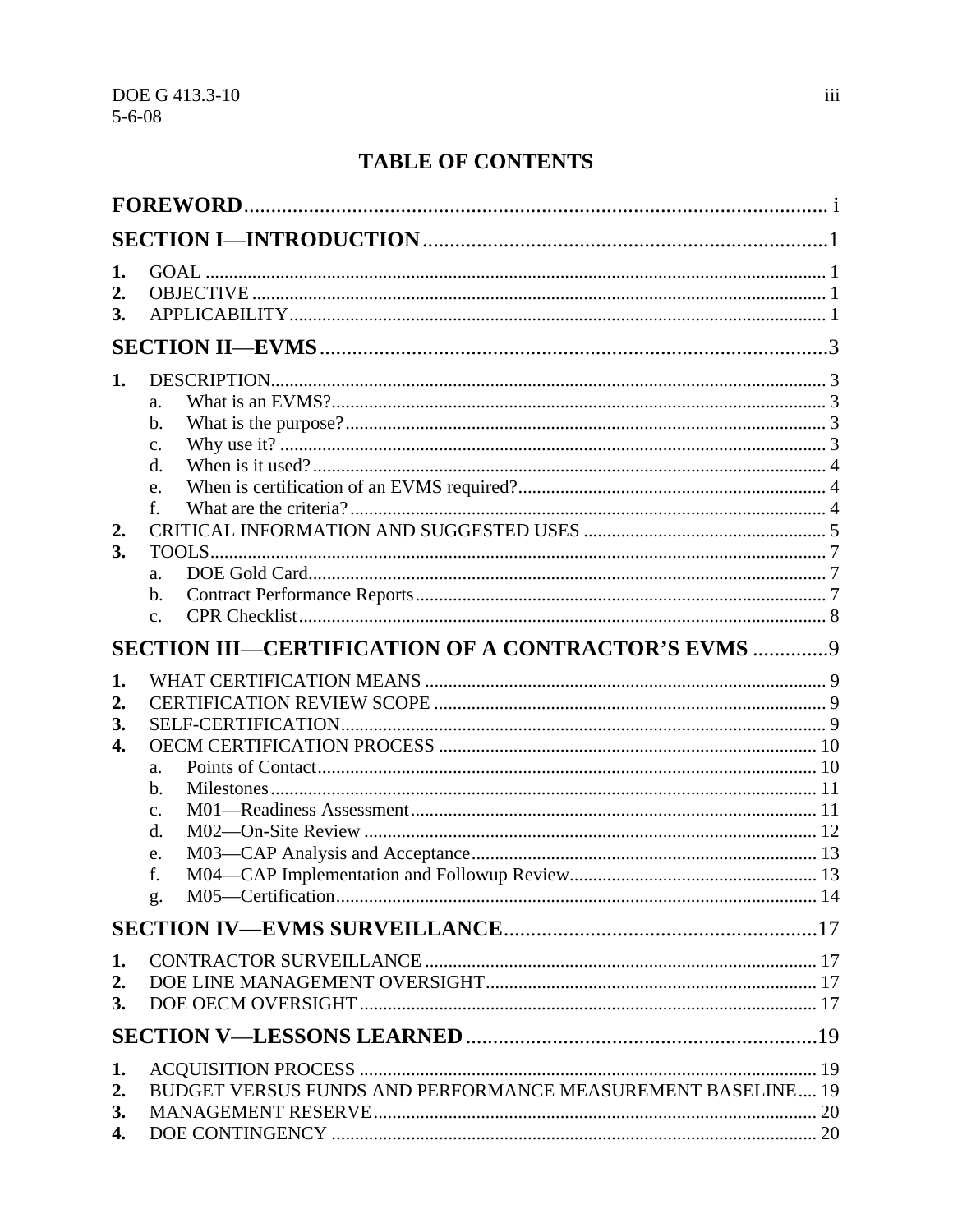| 6.<br>7.<br>8.<br>9.<br>10.<br><b>APPENDIX E-TYPICAL CERTIFICATION REVIEW</b><br>$\mathbf{1}$ .<br><b>APPENDIX F-OECM ON-SITE CERTIFICATION REVIEW TEAMF-1</b> | 5.             |  |
|----------------------------------------------------------------------------------------------------------------------------------------------------------------|----------------|--|
|                                                                                                                                                                |                |  |
|                                                                                                                                                                |                |  |
|                                                                                                                                                                |                |  |
|                                                                                                                                                                |                |  |
|                                                                                                                                                                |                |  |
|                                                                                                                                                                |                |  |
|                                                                                                                                                                |                |  |
|                                                                                                                                                                |                |  |
|                                                                                                                                                                |                |  |
|                                                                                                                                                                |                |  |
|                                                                                                                                                                |                |  |
|                                                                                                                                                                |                |  |
|                                                                                                                                                                |                |  |
|                                                                                                                                                                |                |  |
| 2.                                                                                                                                                             | $\mathbf{1}$ . |  |
|                                                                                                                                                                |                |  |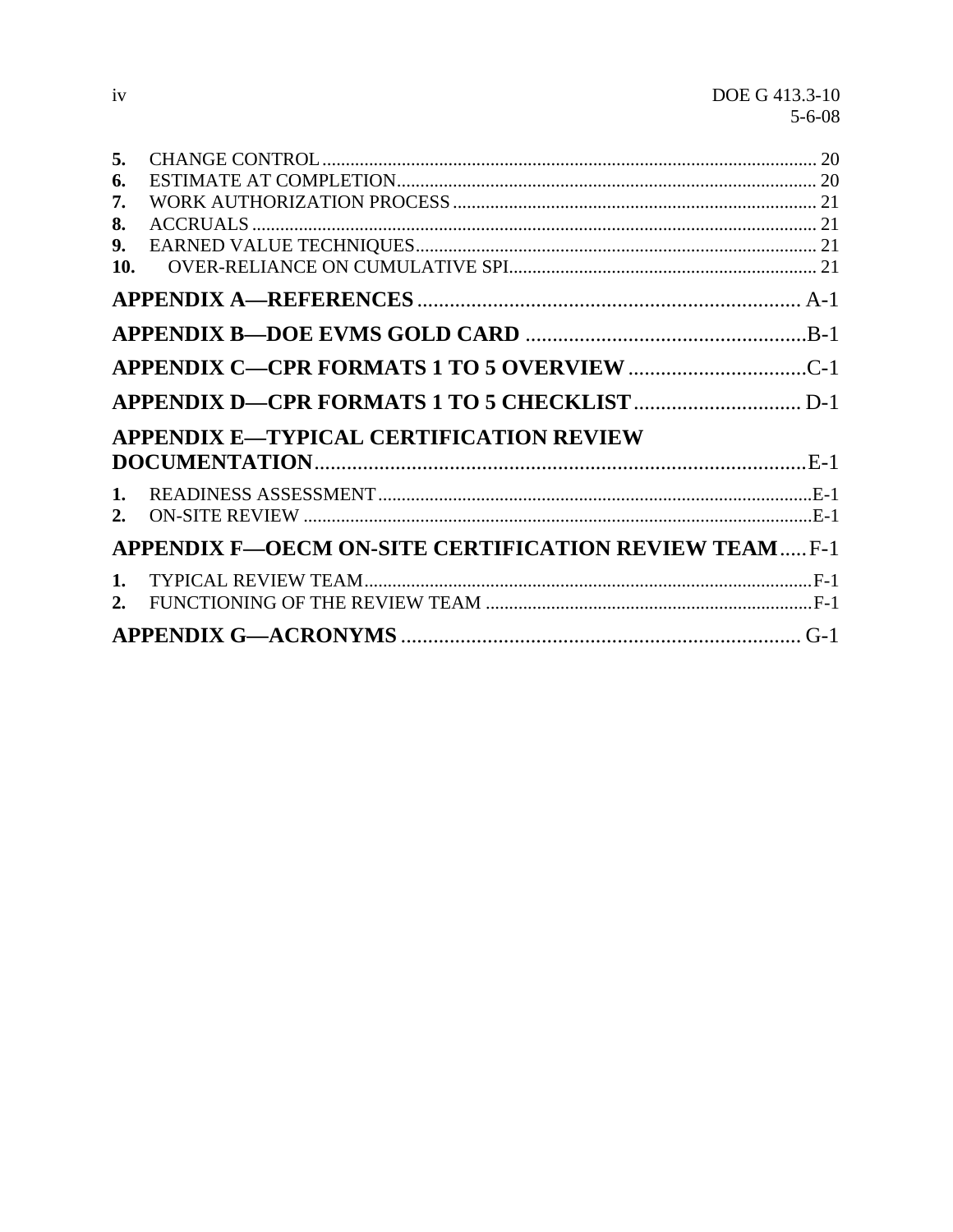#### $\overline{DOE G 413.3-10}$  1 (and 2) 5-6-08

## **SECTION I**—**INTRODUCTION**

#### **1.** GOAL

To support DOE's initiatives to improve program, project, and contract management through the implementation and surveillance of a contractor's EVMS that is in conformance with DOE O 413.3A and the American National Standards Institute/Electronic Industries Alliance (ANSI/EIA)-748, *Earned Value Management System*.

The primary audience of this Guide is the FPD. It is critical that the federal project director (FPD) understands the EVMS process and procedures and utilizes the EVMS information as an effective project management system to ensure successful project execution and to fulfill their roles and responsibilities as outlined in DOE O 413.3A.

#### **2.** OBJECTIVE

To provide an overview of the DOE EVMS that:

- a. Describes the EVMS and associated critical information available to the FPD, federal program manager, other senior leaders, and contractors, and suggests how to use them. To these ends, this guide:
	- (1) Suggests a common reporting format to communicate EVMS consistently across DOE.
	- (2) Promotes implementation of EVMS as early in a project life cycle as practical.
- b. Describes the certification process for a contractor's EVMS. See SECTION III.
- c. Describes the EVMS surveillance process to ensure ongoing EVMS compliance. See SECTION IV.
- d. Describes EVMS-related lessons learned. See SECTION V.

This guide is not intended to be a comprehensive training document, a detailed system requirement, or a contractual implementation requirement. Those issues are beyond the scope of this guide; however, FPDs and other DOE elements are encouraged to contact the Office of Engineering and Construction Management (OECM) for consultation. Additional references are listed in APPENDIX A.

#### **3.** APPLICABILITY

To FPDs and other DOE elements, including contractors, for which EVMS is required by DOE O 413.3A and contractual requirements. Federal Acquisition Regulation (FAR) 52.234-4 requires compliance with the current version of ANSI/EIA-748 at the time of contract award.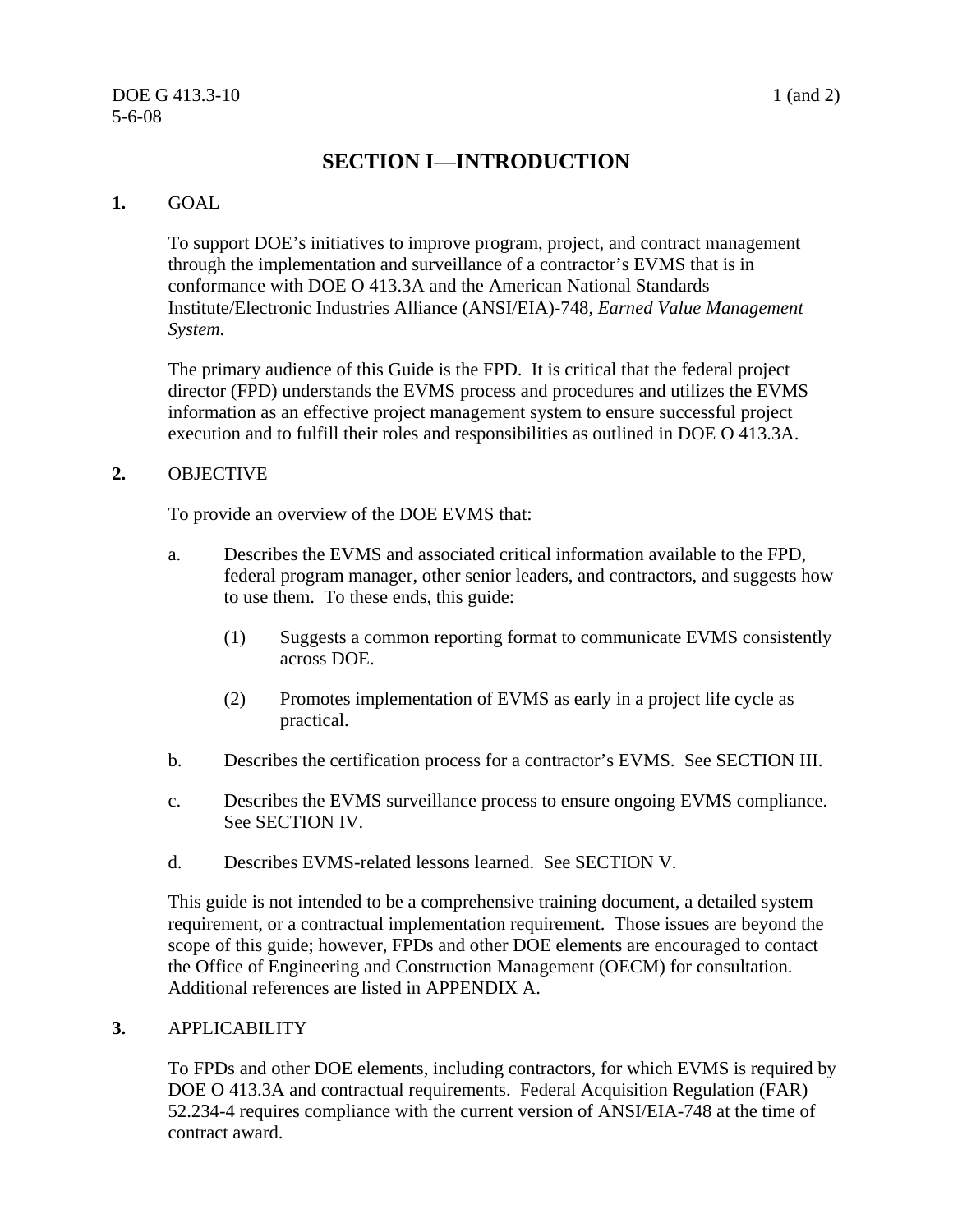### **SECTION II**—**EVMS**

#### **1.** DESCRIPTION

#### a. What is an EVMS?

EVMS is an integrated set of policies, procedures, and practices to support program and project management as a decision enhancing tool and a critical component of risk management. An EVMS:

- (1) Effectively integrates a project's work scope, cost, and schedule into a single performance measurement baseline (PMB).
- (2) Reliably tracks:
	- (a) planned value (PV) of work to be performed or the budgeted cost for work scheduled (BCWS),
	- (b) earned value (EV) of actual work performed or the budgeted cost for work performed (BCWP), and
	- (c) actual cost (AC) of work performed (ACWP).
- (3) Provides performance measures against the PMB.
- (4) Provides means of identifying, reviewing, approving, and incorporating changes to the PMB.
- (5) Provides trend analysis and evaluation of estimated cost at completion.
- (6) Provides a sound basis for problem identification, corrective actions, and management re-planning.
- b. What is the purpose?

EVMS measures actual performance of work scope and the associated cost and schedule versus an agreed to baseline plan, while using disciplined means of baseline change control for documenting any changes to the agreed to baseline plan.

c. Why use it?

EVMS is a best practice and standard adopted by the Federal Government and the project management industry. DOE O 413.3A, the Office of Management and Budget (OMB), and the Federal Acquisition Regulation (FAR) require EVMS.

Projects requesting funds are required to provide EVMS data as part of the business case per OMB Circular A-11.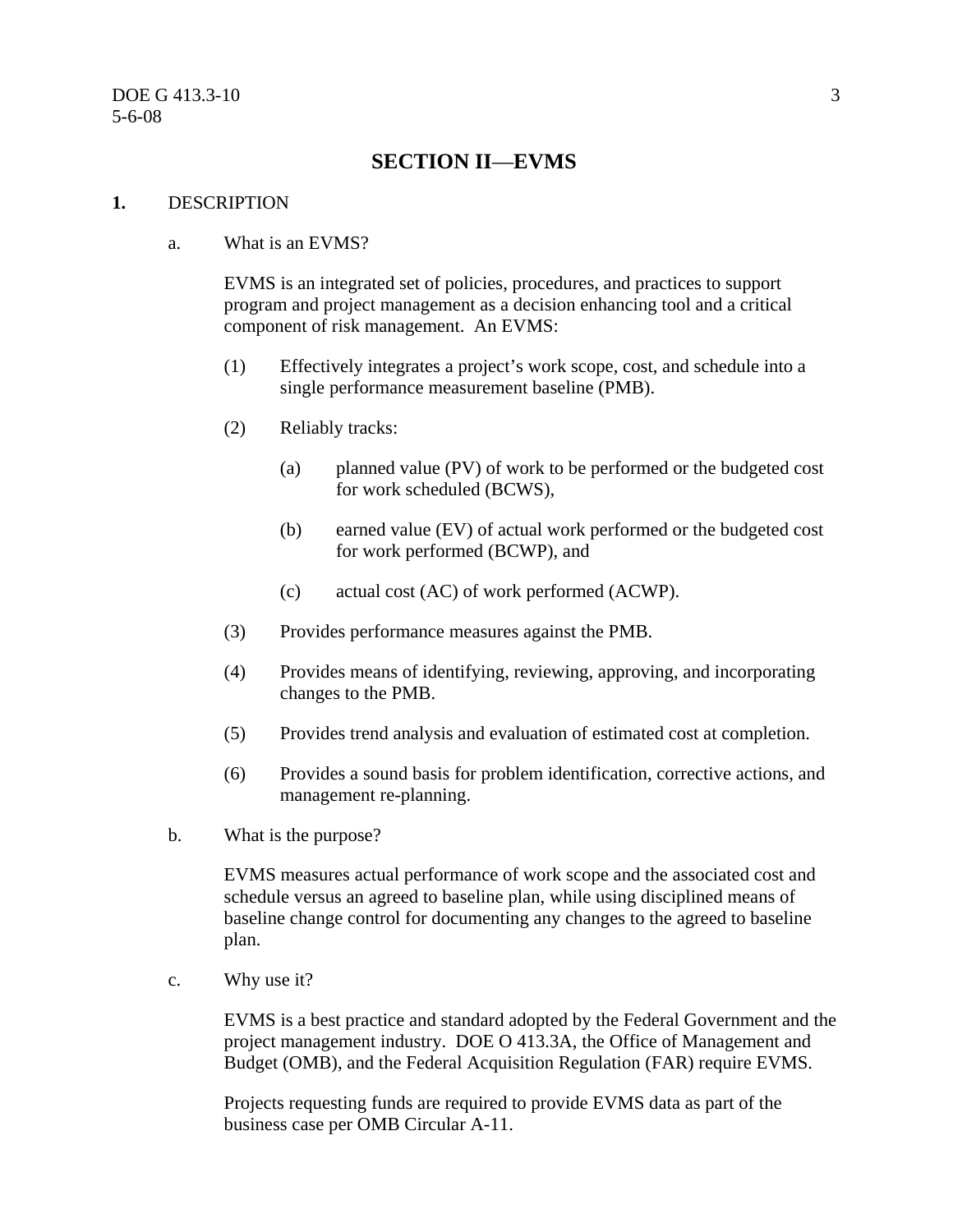- d. When is it used?
	- (1) EVMS should be implemented as early as possible in a project's life cycle.
	- (2) By no later than CD-2, the performance baseline (PB that includes the contractor's PMB) must cover the entire project life cycle, i.e., through CD-4 or through the near-term baseline for EM cleanup projects.
	- (3) DOE O 413.3A requires its use for projects with a total project cost (TPC) greater than or equal to \$20M, and its EVMS data be entered into the DOE Project Assessment and Reporting System (PARS) after CD-2.
	- (4) For projects that do not utilize an EVMS, e.g., firm fixed price contracts, an alternative performance management system must be described in the project execution plan (PEP) that is approved by the acquisition executive.
- e. When is certification of an EVMS required?
	- (1) DOE O 413.3A requires for projects greater than or equal to \$20M that the contractor employ an ANSI/EIA-748 compliant EVMS by CD-2. The contractor's EVMS should be certified as soon as possible, but no later than CD-3. In most cases, EVMS certification will be a condition for CD-3 approval. Therefore, efforts need to be made to plan and execute the certification process on a schedule that can meet this requirement.
	- (2) Certification applies to the following:
		- (a) projects with a TPC between \$20M and \$50M (DOE O 413.3A requires self-certification by the contractor);
		- (b) projects with a TPC greater than or equal to \$50M (DOE O 413.3A requires certification by OECM; this does not to preclude contractors from obtaining certification by OECM for projects with a TPC less than \$50M); and
		- (c) new contractors who have replaced contractors with certified EVMS or who require certification.
	- (3) The certification process should be scheduled in advance in anticipation of referenced CDs and new contractors.
- f. What are the criteria?
	- (1) EVMS needs to comply with DOE O 413.3A, ANSI/EIA-748, and contractual requirements.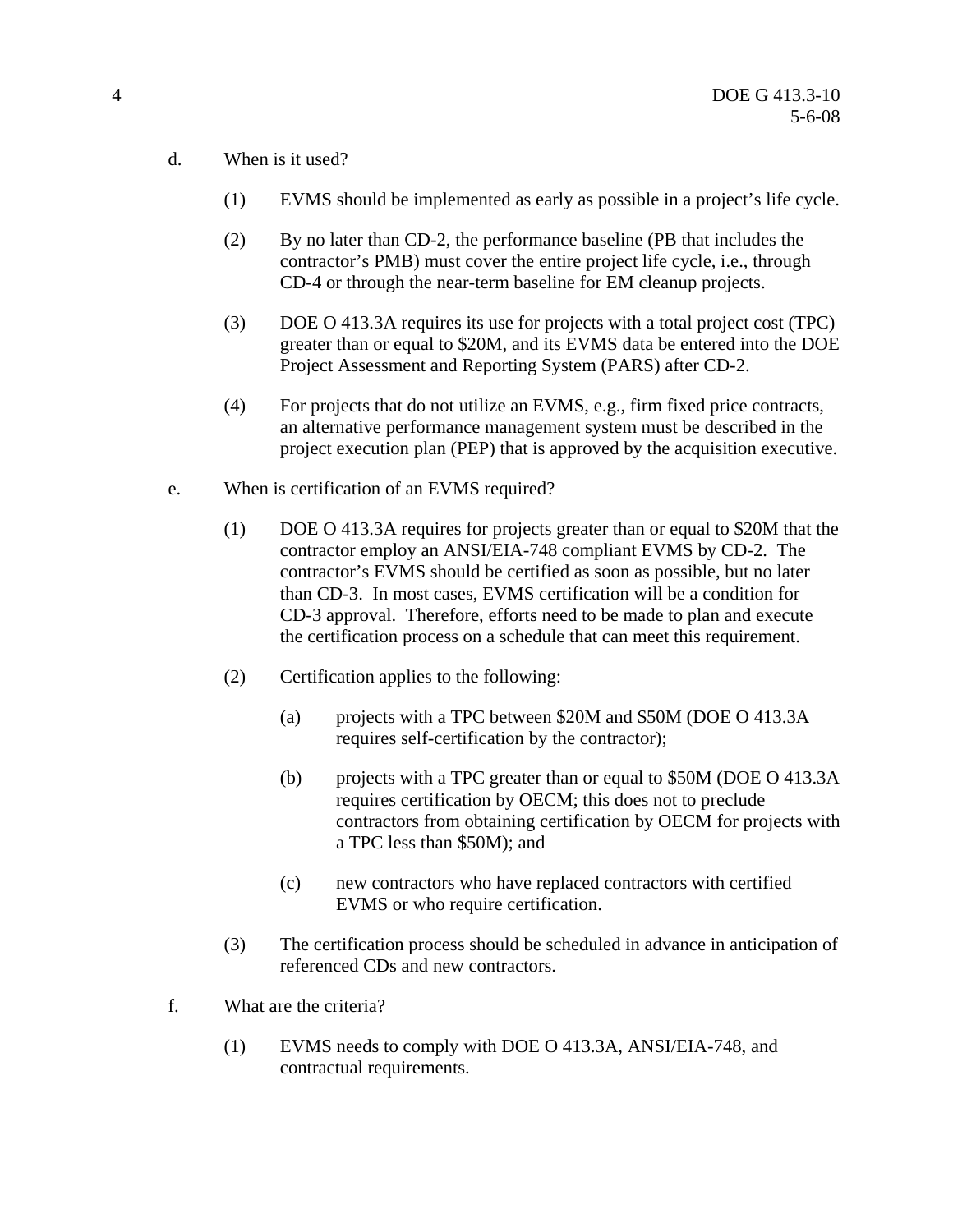- (2) Additional clarification on ANSI/EIA-748 is provided by the National Defense Industrial Association (NDIA), Program Management Systems Committee (PMSC), *Earned Value Management Systems Intent Guide*.
- (3) Additional references are listed in APPENDIX A.
- g. When should certification be scheduled?
	- (1) Contractors and their programs/Program Secretarial Officers (PSOs) should determine the level of certification required, i.e., not applicable, self-certification, or OECM certification; review the contractual requirements; and conduct a self-evaluation.
	- (2) If OECM certification is required, OECM should be contacted to coordinate the review schedule.

#### **2.** CRITICAL INFORMATION AND SUGGESTED USES

Following are some critical items that FPDs and other DOE elements should closely monitor to ensure successful EVMS implementation and continued compliance. Refer to APPENDIX B for EVMS calculations.

- a. Variances
	- (1) Identifies cost, schedule, and estimate at completion (EAC) deviations from the PMB and should be reviewed to ensure that their causes, corrective action plans (CAPs), and impacts to the project are clear, meaningful, and attempt to recover negative deviations from the plan and address reasons for significant positive deviations from the plan.
	- (2) FPDs should ensure that variances are accurately reported for the current month, cumulative-to-date, and against the budget at completion (BAC) and should monitor the variance analysis reports and the effectiveness of corrective actions.
	- (3) In addressing variances, historical performance against the plan must not be erased, unless to correct errors, routine accounting adjustments, effects of customer or management directed changes, or to improve the baseline integrity and accuracy of performance measurement data. Together with the remaining management reserve (MR) and DOE contingency, updated EACs, and other factors, it is critical to understand whether a project is in danger of exceeding the contract budget base (CBB) or the PB.
	- (4) Possible cost variance (CV) causes include the following
		- (a) rate changes (i.e., labor, overhead),
		- (b) vendor discounts or price increases,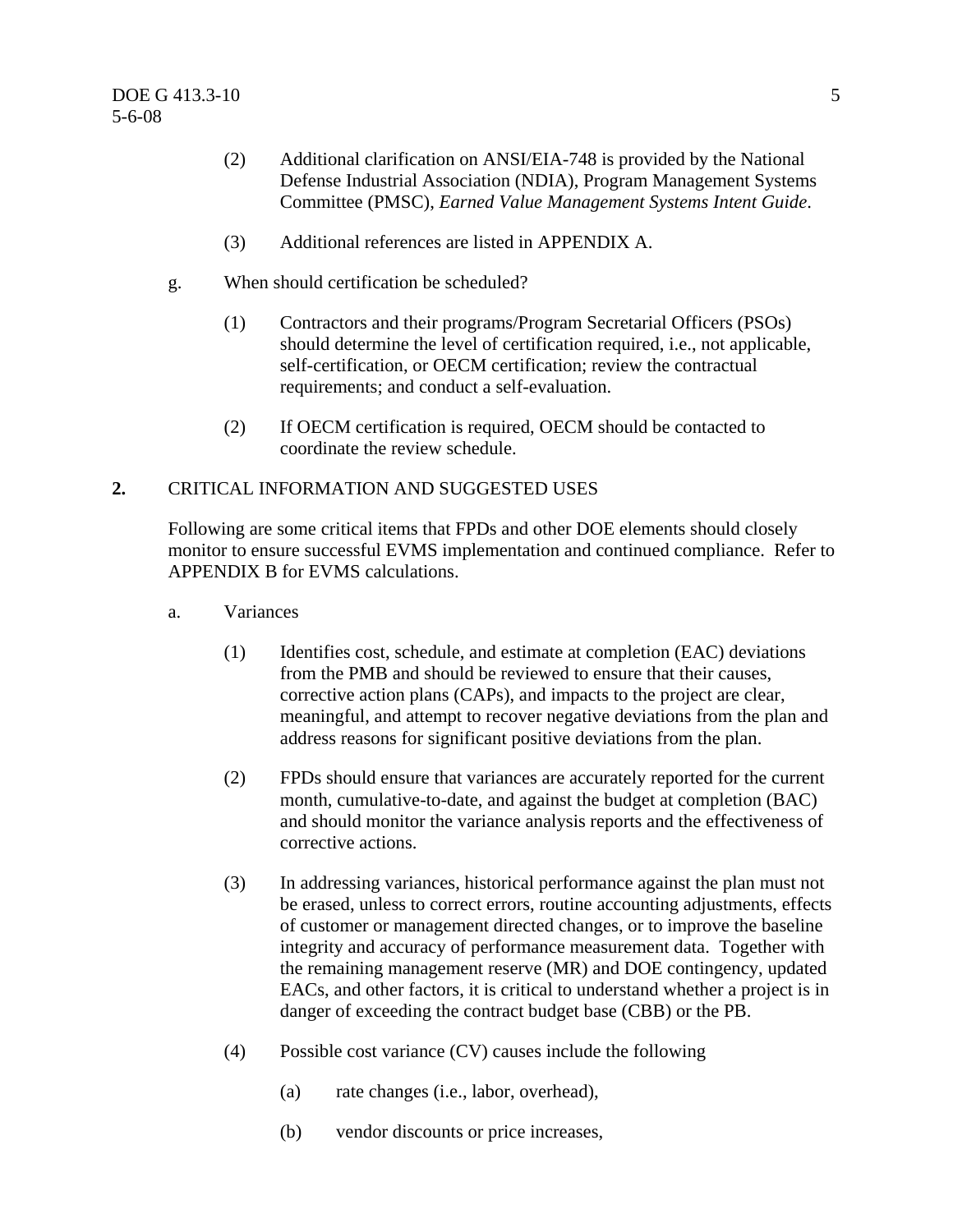- (c) quantity discounts,
- (d) material cost changes, and
- (e) requirement changes.
- (5) Possible schedule variance (SV) causes include
	- (a) poor baseline schedule (does it reflect reality?),
	- (b) subcontractor/vendor cannot deliver when needed,
	- (c) more/less effort than planned,
	- (d) insufficient resources (staffing),
	- (e) labor disputes/work stoppage,
	- (f) resource availability (is it there when I need it?), and
	- (g) requirement changes.
- b. Indices
	- (1) Indices measure how efficiently a project has executed the PMB to the present time. They should be closely monitored. They are good indicators that could predict future performance but they do not stand alone (e.g., by themselves they do not monitor whether the critical path work is being performed as planned).
	- (2) Schedule performance index (SPI) indicates how much work you have accomplished against the planned work. "How am I doing against my plan?" Current or cumulative month data should be assessed and trended.
	- (3) Cost performance index (CPI) indicates how much effort you are getting for every dollar spent. "Am I getting the best bang for the buck?" Current or cumulative month data should be assessed and trended.
	- (4) Work remaining (WR), budget remaining (BR), and estimate to complete (ETC) should be checked to assess if adequate resources are available to complete the project.
	- (5) To complete performance index (TCPI) indicates the budget for work remaining versus the estimate for work remaining.  $TCPI<sub>BAC</sub>$  indicates the level of efficiency that must be achieved for the cost at completion to equal the BAC.  $TCPI<sub>EAC</sub>$  indicates the level of efficiency that must be achieved for the cost at completion to equal the EAC.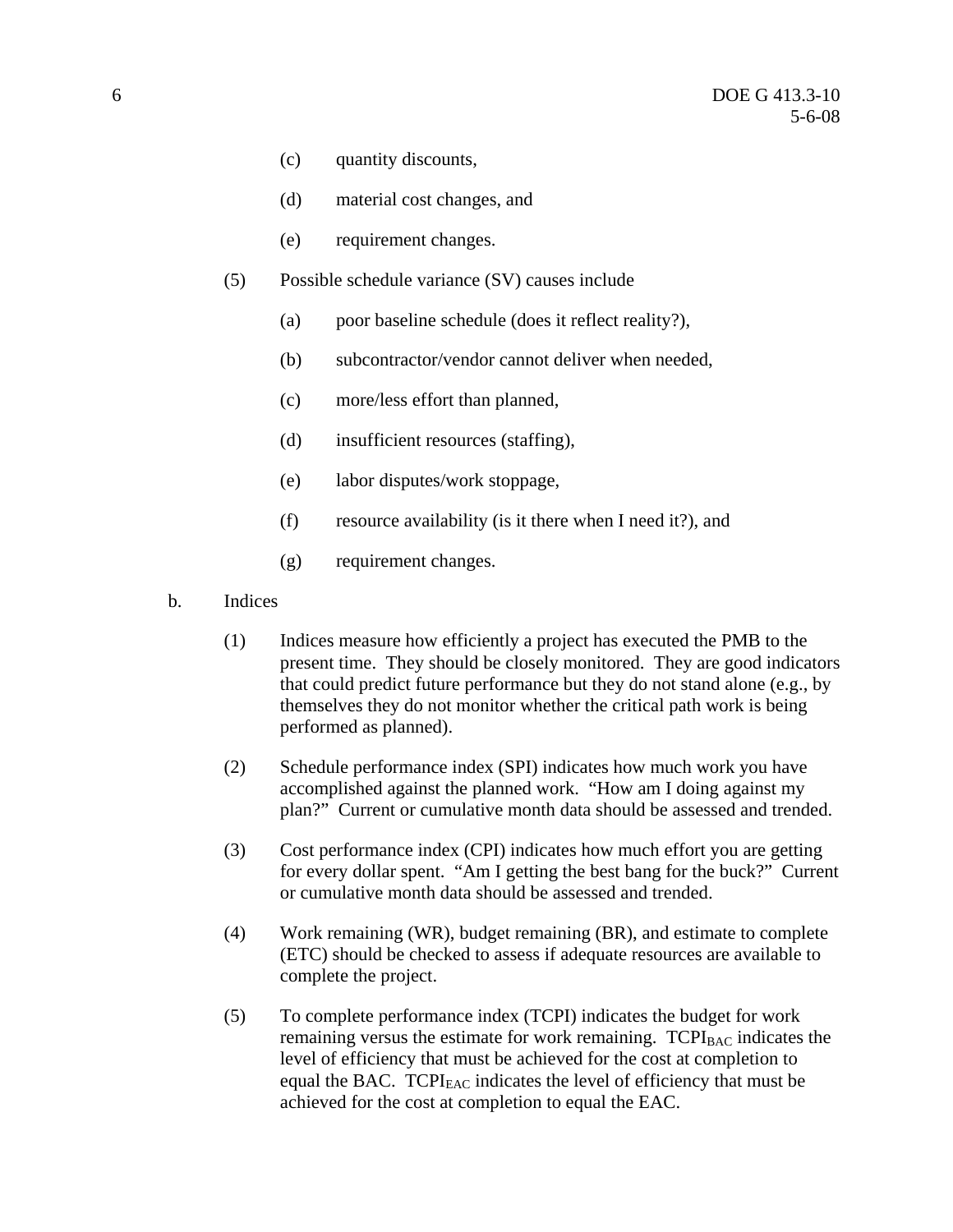#### c. Baseline Management

Baseline management is crucial for properly documenting, approving, and implementing changes to the PMB and for understanding if the project is in danger of exceeding the CBB or the PB.

**3.** TOOLS

Additional tools to better understand the terms and concepts are clarified below.

a. DOE Gold Card

APPENDIX B provides a comprehensive summary of key EVMS terms, their interrelationships, and measurement of project progress versus the plan. These terms are the foundations for reports including contract performance reports (CPRs) in APPENDIX C.

b. Contract Performance Reports

CPRs provide critical information from the contractor to their management and DOE about their performance in an organized, easy to understand format. CPRs are management reports that provide timely, reliable data that is used to assess the contractor's current and projected performance, to quantify and track known or emerging problems, to determine the contractor's ability to achieve the PMB, and to assist in decision making. It is important that the CPR be as accurate as possible so it may be used for its intended purpose, which is to facilitate informed, timely decisions.

CPRs are provided monthly and pertain to all authorized work including priced and unpriced efforts.

FAR 34.201(c) requires the contracting officer to require contractors to submit EVMS monthly reports for those contracts for which EVMS applies. The contract requirements should be consulted.

APPENDIX C provides five CPR formats. These formats are not required by DOE. If used, they should be tailored to meet the needs of the project. When viewed in total and over a period of time, these formats can provide significant insight regarding project performance. The following are the five CPR formats:

- (1) Format 1: WBS
- (2) Format 2: Organizational Categories
- (3) Format 3: Baseline
- (4) Format 4: Staffing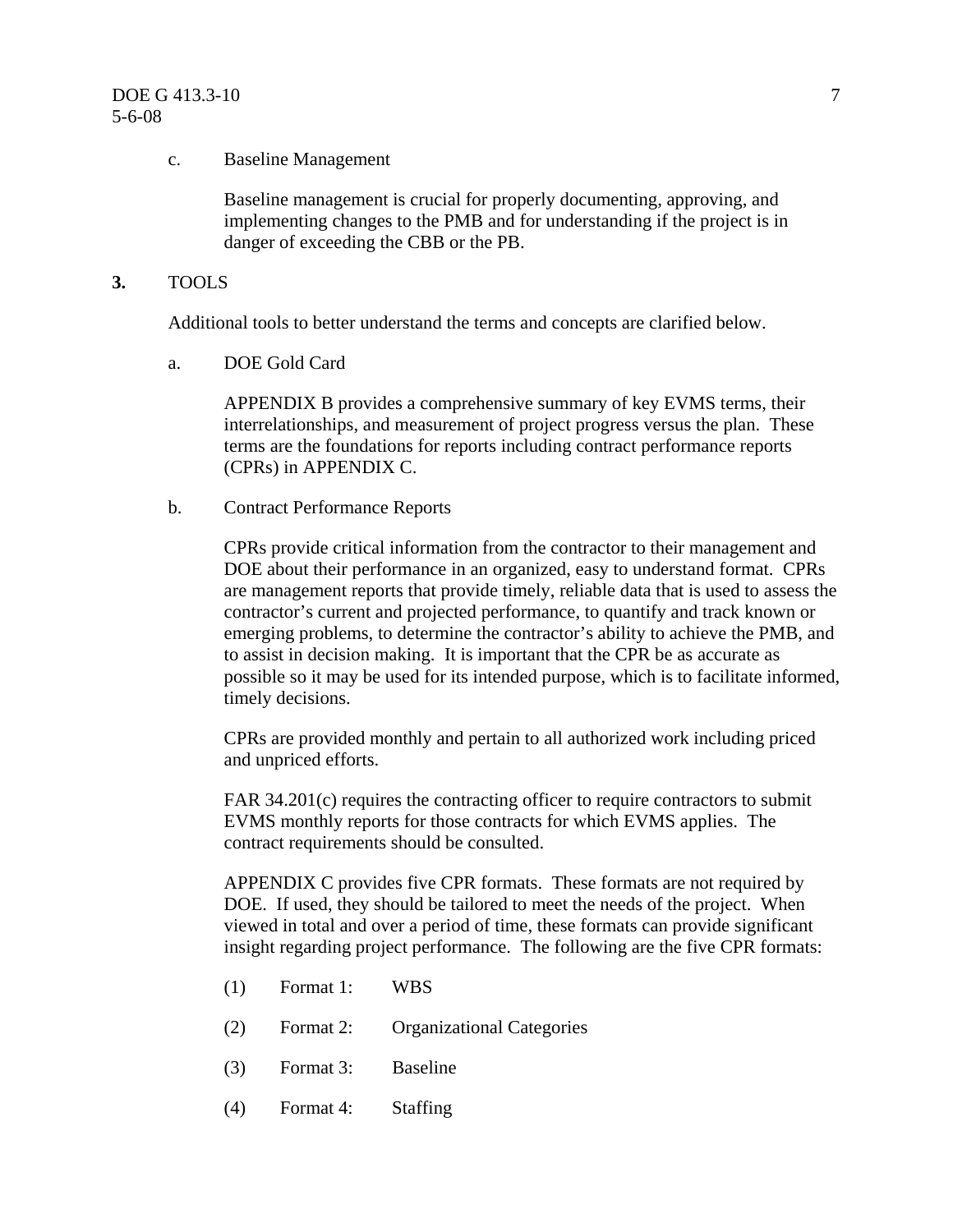- (5) Format 5: Explanation and Problem Analyses
- c. CPR Checklist

APPENDIX D provides a checklist of items for the FPD to review to ensure that CPR formats 1 to 5 are properly prepared.

d. PARS

The following information should be entered into PARS, as applicable.

- (1) Complete PV or BCWS profile.
- (2) Monthly EV or BCWP and AC or ACWP. PARS automatically calculates the monthly and cumulative indices.
- (3) Variance analysis and monthly status reports.
- (4) Latest revised estimate(LRE).
- (5) Contingency remaining.
- (6) Updates of other data fields, i.e., FPD, contractor project manager, project description, etc.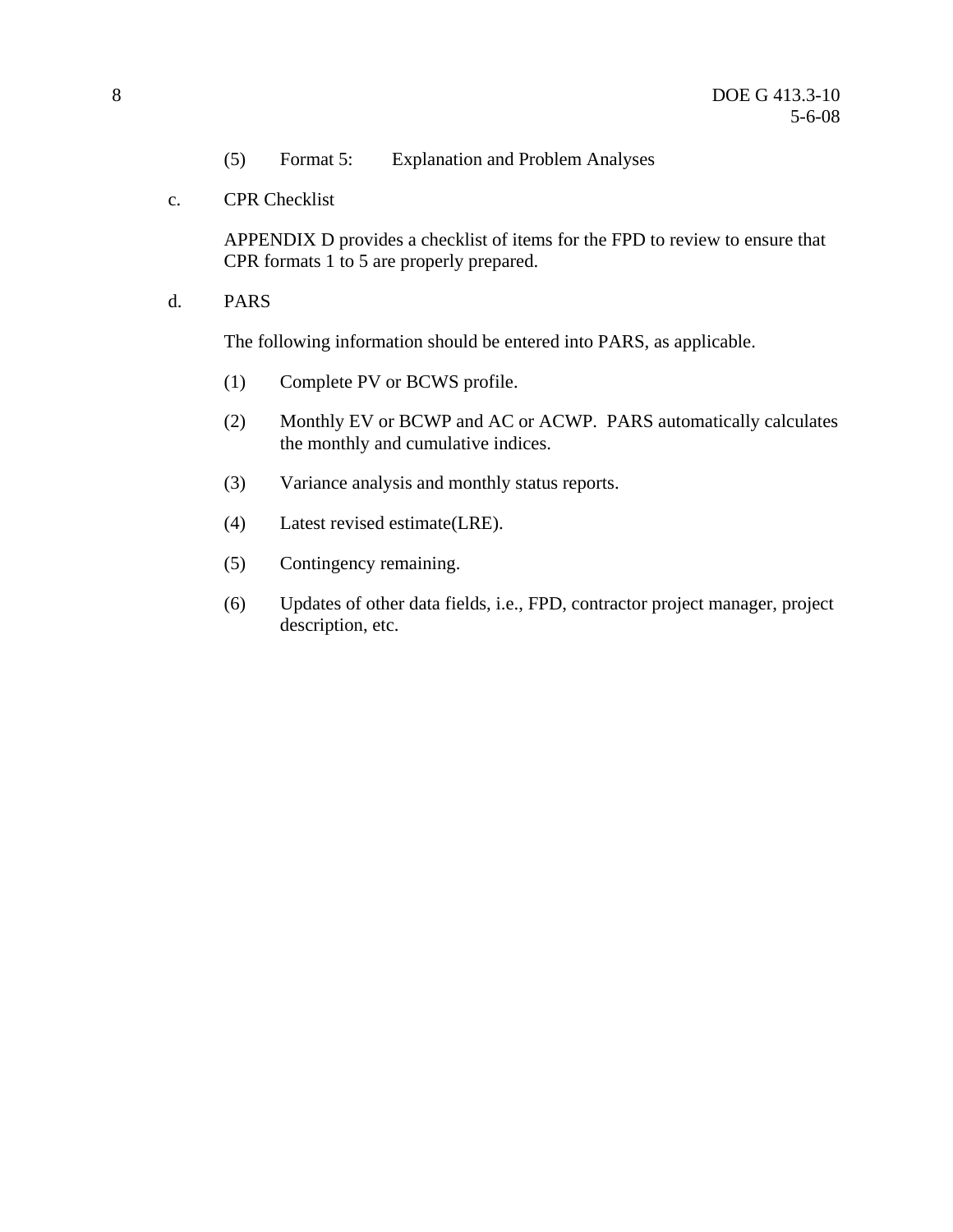## **SECTION III**—**CERTIFICATION OF A CONTRACTOR'S EVMS**

#### **1.** WHAT CERTIFICATION MEANS

Certification is a process that involves reviewing and certifying that the design and implementation of a contractor's EVMS is in conformance with ANSI/EIA-748 primarily for DOE O 413.3A projects. The certification is not to verify how well projects or the programs are doing, but to assess the capability of the system to provide an objective measure of progress and the effective use of the system by the contractor and for the Department. Project data are simply means of demonstrating EVMS compliance. Elements of the EVMS (i.e., the design as reflected by policies, procedures, and processes; and the implementation as reflected by reports and other documents) are evaluated individually and as a whole to ensure that they meet the intent of ANSI/EIA-748.

#### **2.** CERTIFICATION REVIEW SCOPE

Certification review scope encompasses a project's statement of work as reflected by a project specific contract and/or PEP.

- a. When a contractor has multiple projects, certification may be accomplished on a single or multiple project basis, with this decision being dependent primarily on the types of projects being managed and where each project is in its life cycle.
- b. An overriding objective in making this decision is to ensure that the review is conducted using data from projects that are sufficiently mature and provide a representative sampling of the contractor's total efforts to implement an ANSI/EIA-748 compliant EVMS.

#### **3.** SELF-CERTIFICATION

- a. DOE line management oversight of the self-certification is preferred as the means to gain confidence in the contractor's EVMS implementation.
- b. In addition to providing the standard and basis by which an EVMS is to be certified, ANSI/EIA-748 section 5.1 provides the following methods of selfevaluation that may be used as basis for self-certification. It is recommended that all methods be utilized;
	- (1) contractor's internal resources,
	- (2) a peer group from the contractor's internal resources and/or other organizations,
	- (3) an outside organization to assist with evaluation, and
	- (4) associated DOE program representatives to assist with evaluation.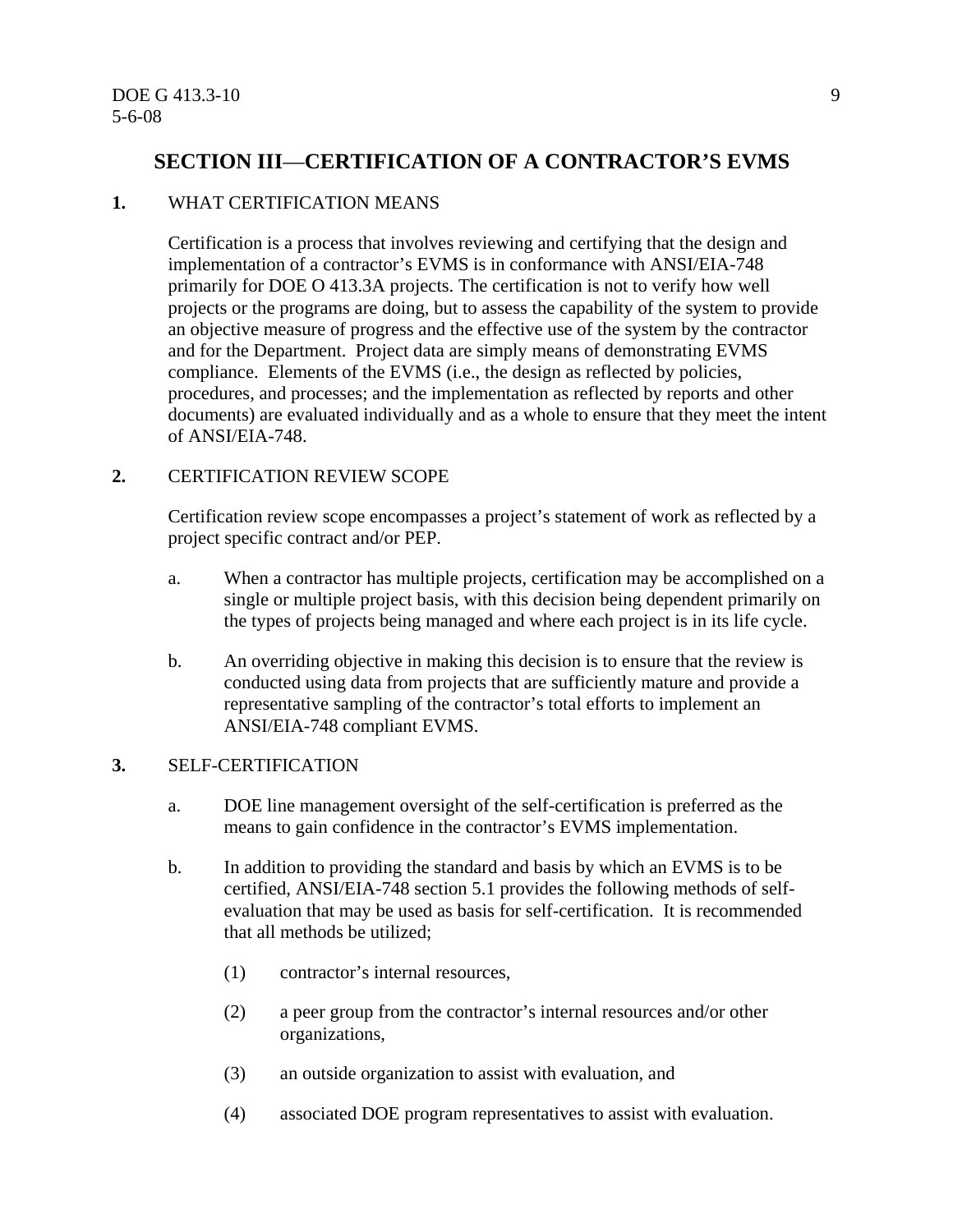c. Once self-certified, the primary program/PSO should formally notify OECM of the self-certification.

#### **4.** OECM CERTIFICATION PROCESS

a. Points of Contact

The following points of contact (POCs) should be involved with the certification process.

- (1) OECM EVMS Lead should
	- (a) Serve as primary certification POC.
	- (b) Develop the EVMS certification review schedule milestones by working with the contractor and program/PSO.
	- (c) Lead the OECM on-site review team and coordinates the review team.
- (2) Contractor POC should
	- (a) Typically be the head of the project controls department.
	- (b) Assess contract to determine if contractor requires OECM certification. If so, consults with the program/POC and the FPD/site office, to schedule certification.
	- (c) Ensure that contractor has a mature EVMS supported by its project controls department.
- (3) Program/PSO POC should
	- (a) Assess project CD status to determine if contractor requires OECM certification. If so, contact OECM, in consultation with the contractor and FPD/site office, to schedule certification with those projects planned to be provided as certification review documentation.
	- (b) Assist in the scheduling the contractor and FPD/site office resources to support the review efforts.
	- (c) Assess contract status to determine if new contractor is anticipated. If so, contacts OECM, in consultation with the contractor and the FPD/site office, to determine if certification should be scheduled.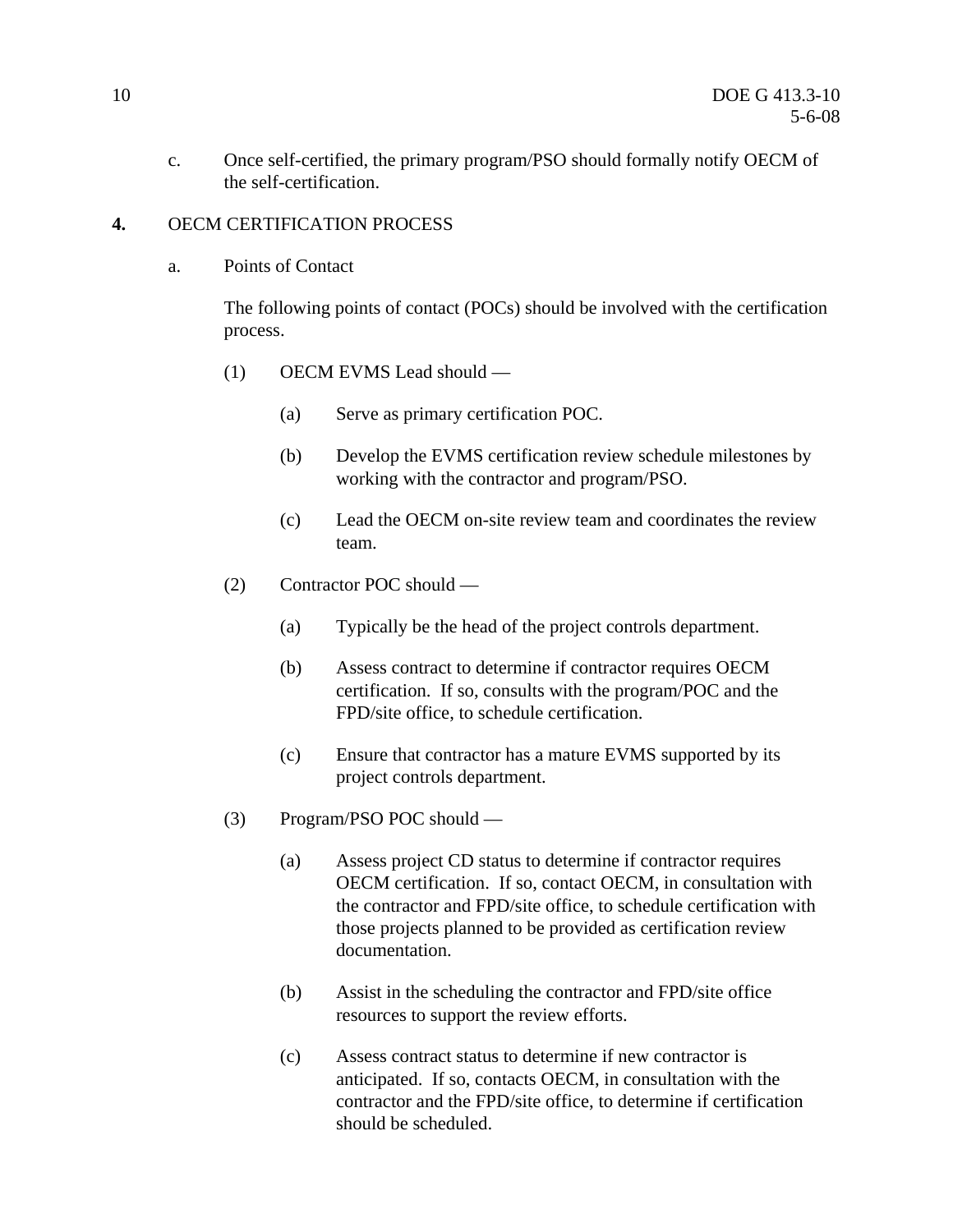- (4) FPD/Site Office should
	- (a) Assess project CD status to determine if contractor requires OECM certification. If so, contacts appropriate program/PSO, in consultation with the contractor, to schedule certification with those projects planned to be provided as certification review documentation.
	- (b) Assess contract status to determine if new contractor is anticipated. If so, contacts appropriate program/PSO, in consultation with the contractor and other site office personnel, to determine if certification should be scheduled.
- b. Milestones

This section provides a high-level overview of the following major milestones of the OECM administered EVMS certification process.

- (1) M01—Readiness Assessment (RA)
- (2) M02—On-Site Review
- (3) M03—CAP Analysis & Acceptance
- (4) M04—CAP Implementation and Follow-Up Review
- (5) M05—Certification
- c. M01—Readiness Assessment
	- (1) The RA is an on-site meeting with the contractor to ensure that the contractor is ready for an EVMS certification review. It should be approximately one day or longer and scheduled two or more months prior to the on-site review. The contractor should have conducted some form of self-certification prior to the RA. The on-site review may be postponed based on the RA or failure to address critical issues identified in OECM's RA report.
	- (2) The RA primarily consists of discussion of the general scope of the projects for which a review of the EVMS is conducted; the purpose, scope, and requirements of the certification review including DOE expectations; the on-site review process including required documents, interview schedule, timeframe for the on-site review, and all administrative support needed to conduct a quality review; and comments to certification review documentation provided by the contractor.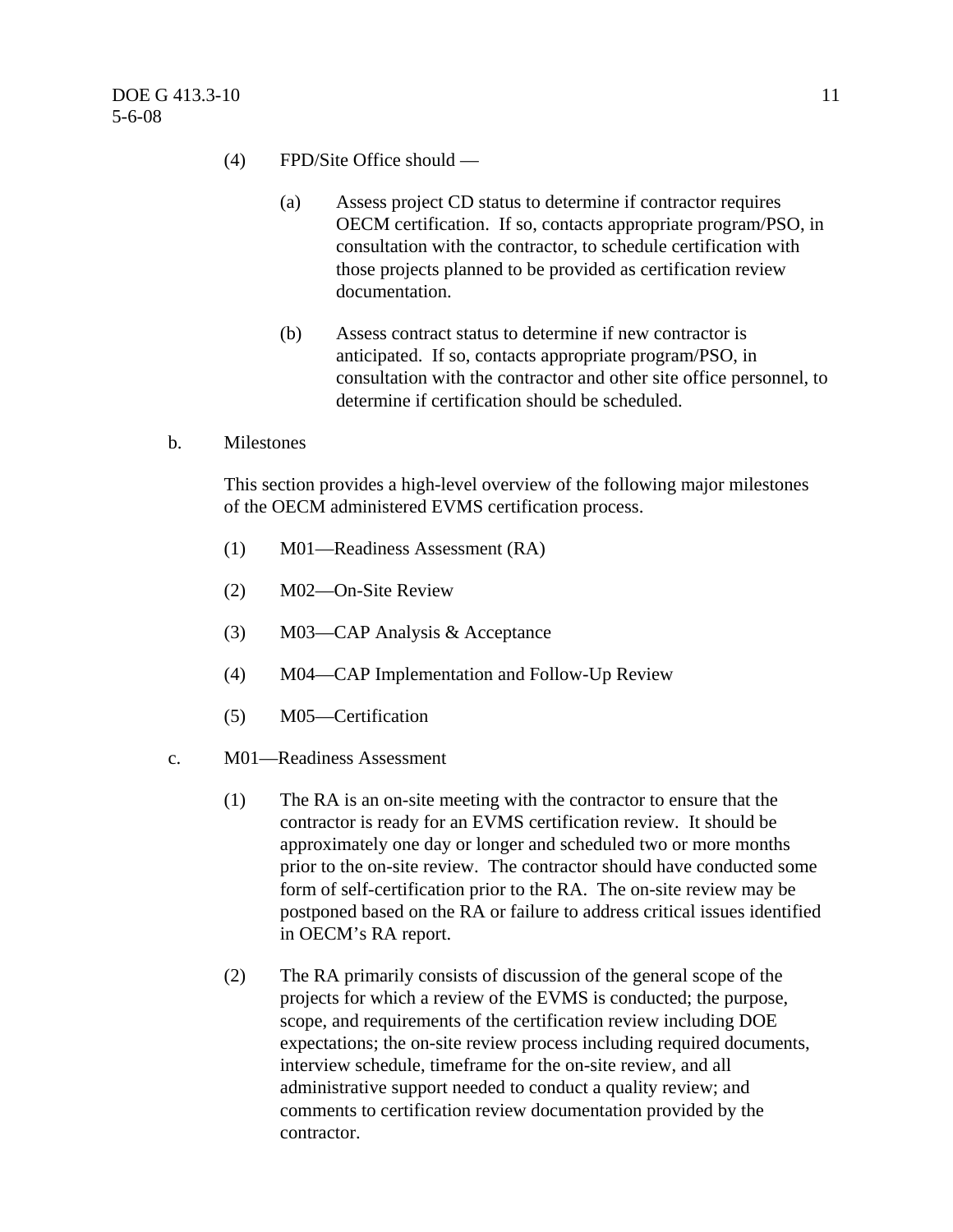- (3) Deliverables
	- (a) Certification Review Documentation—The contractor should provide OECM certification review documentation (APPENDIX E) approximately 30 working days prior to the RA.
	- (b) RA Report—OECM should provide the contractor, program/PSO, and FPD/site office with a report of the RA approximately 5 working days after the RA.
- d. M02—On-Site Review
	- (1) The on-site review with the contractor is to assess compliance with ANSI/EIA-748. It should be approximately 5 working days.
	- (2) The on-site review primarily consists of interviews by the OECM on-site certification review team (APPENDIX F) of the contractor's control account managers (CAM), functional managers, and senior managers and of data traces to determine if they support the certification review documentation.
	- (3) At the end of the on-site review, the review team should provide an out-brief. The goal is to identify all findings. A finding is documented in the form of a corrective action request (CAR). Other issues may be documented in the form of a continuous improvement opportunity (CIO).
		- (a) A CAR is a systemic or limited occurrence of an ANSI/EIA-748 non-compliance or a significant impact to reporting, and requires a CAP.
		- (b) A CIO is a recommended improvement or expansion of good practices for wider application and does not require a CAP.
	- (4) It is critical for the contractor to inform OECM of any changes to the EVMS after the on-site in-brief.
	- (5) Deliverables
		- (a) Certification Review Documentation—The contractor should provide OECM certification review documentation (APPENDIX E) approximately 40 working days prior to the on-site review.
		- (b) On-Site Review Report—OECM should provide the contractor, program/PSO, and FPD/site office a report of the on-site review with the CARs and CIOs approximately 5 working days after the on-site out-brief.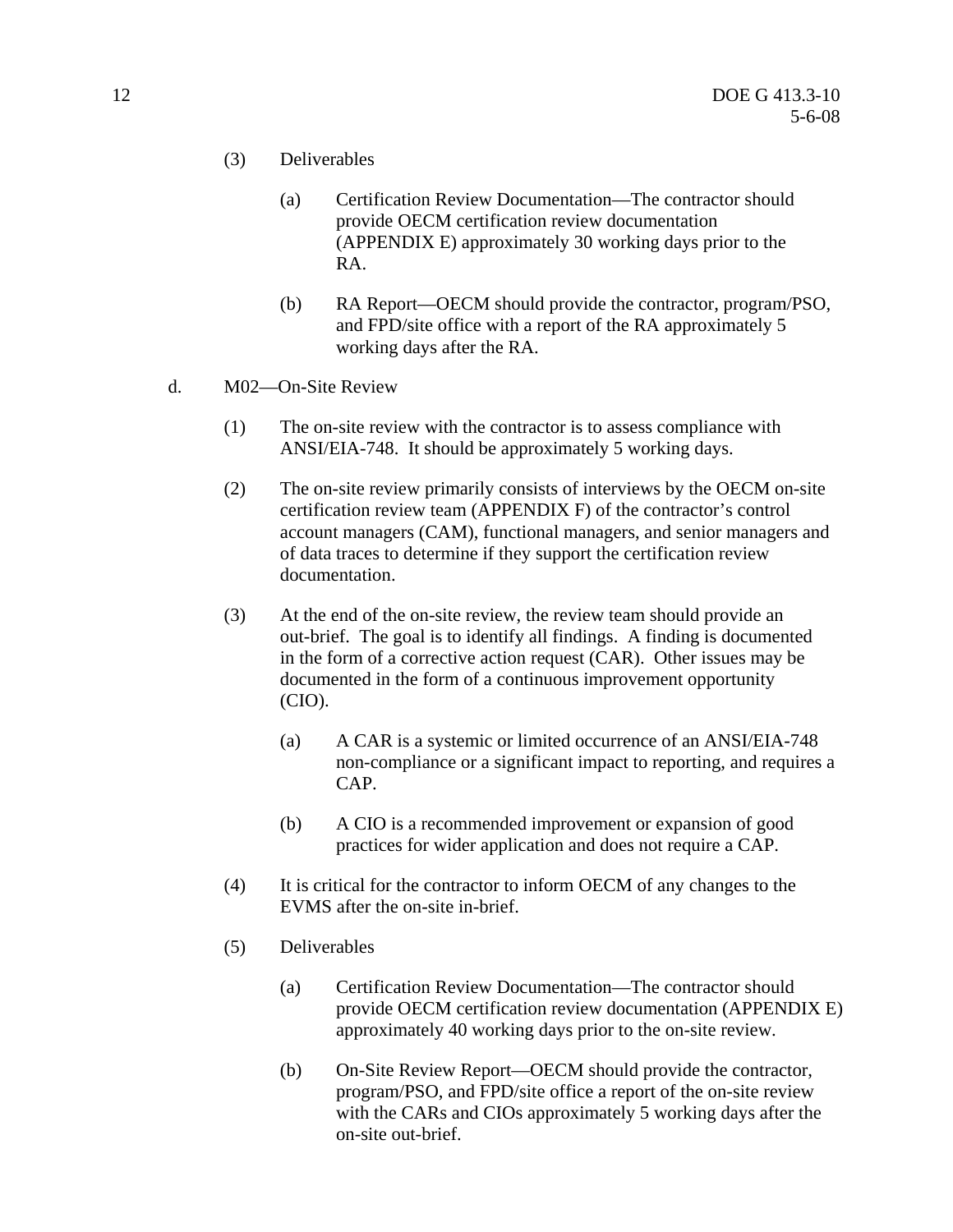- e. M03—CAP Analysis and Acceptance
	- (1) Based on the CARs, the contractor should prepare and submit a CAP for each CAR. A CAP represents the proposed action to address the CAR. A CAP clearly documents assumptions and constraints. Failure to provide a CAP for each CAR within 60 working days of the on-site review out-brief may result in a new certification review.
	- (2) If OECM's CAP analysis concludes that the CAP logically outlines in sufficient detail the proposal to remedy the ANSI/EIA-748 non-compliance or a significant impact to reporting, OECM may accept the CAP.
	- (3) It may take more than one CAP submission before OECM accepts the CAP.
	- (4) The contractor is cautioned about implementing CAPs prior to OECM's acceptance for it may result in the need for even further changes and thereby be non-productive.
	- (5) Deliverables
		- (a) CAP—The contractor should provide OECM CAP for each CAR approximately 20 working days after the on-site review out-brief.
		- (b) CAP Acceptance—OECM should respond to the contractor regarding the acceptability of the CAP approximately 10 working days after the receipt of the CAP.
- f. M04—CAP Implementation and Followup Review
	- (1) Based on OECM acceptance of the CAP, the contractor should implement the CAP immediately. At a minimum, the EVMS description should be updated accordingly.
	- (2) Concurrently, evidence files (depending on the nature of the CARs, a minimum of 3 months of supporting documentation including CPRs) of the implementation that remedy the CAR should be sent to OECM and the follow-up review should be coordinated with OECM. Failure to provide sufficient evidence files within 5 months of CAP acceptance may result in a new certification review.
	- (3) Upon receipt of all the evidence files, OECM should conduct an implementation analysis and document the results in the implementation report.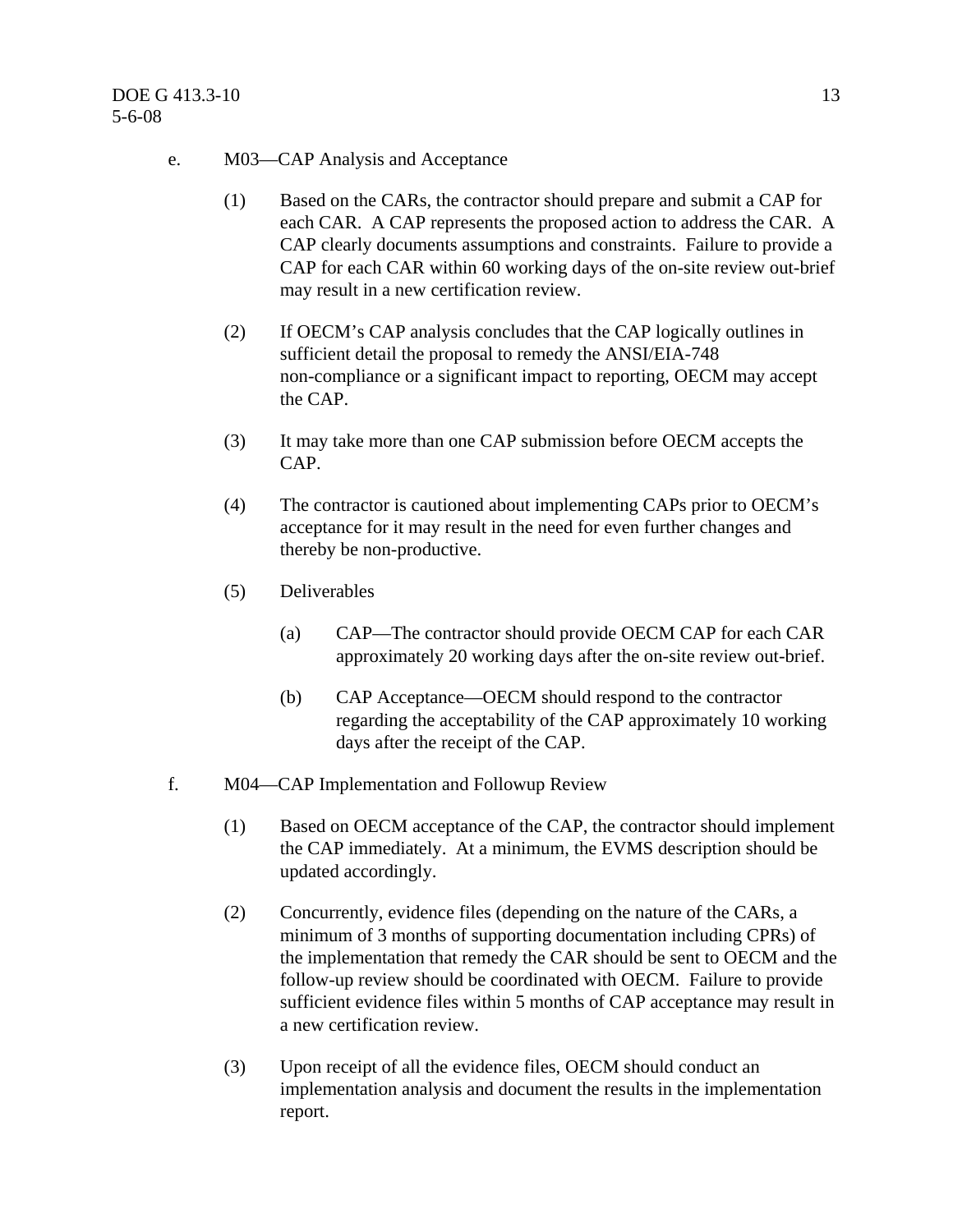- (4) The implementation report may conclude that the CAR
	- (a) has not been adequately addressed (resulting in another submission of evidence files) or
	- (b) has been adequately addressed which necessitates coordination of a follow-up review.
- (5) Followup Review
	- (a) The follow-up review with the contractor is to assess compliance with ANSI/EIA-748. It should be approximately a one or two day on-site review, or OECM may substitute with a video conference depending on the complexity and the number of CARs, but may involve further discussions with the contractor CAMS and senior management and on-site review.
	- (b) The follow-up review primarily consists of interviews of the contractor's CAMs, functional managers, and senior managers to determine if they support the evidence files and close the CARs.
	- (c) The follow-up review should result in another implementation report which may conclude that another submission of evidence files is required for EVMS certification. Failure to obtain EVMS certification within 6 months of on-site review out-brief will result in a new certification review assuming OECM promptly responds to the contractor's submissions as noted.
- (6) Deliverables
	- (a) Evidence Files—The contractor should provide OECM evidence files approximately 85 working days after the on-site review out-brief. There should be a set of evidence files for each CAP.
	- (b) Implementation Report—OECM should provide contractor, program/PSO, and FRP/site office a report of the implementation analysis approximately 20 working days after receipt of the evidence files.
- g. M05—Certification
	- (1) Based on a successful follow-up review, OECM should provide the contractor a letter of certification, a significant achievement, with the expectation that the contractor maintains its EVMS, e.g., conducts surveillance as part of their integrated management system and with continuous improvement.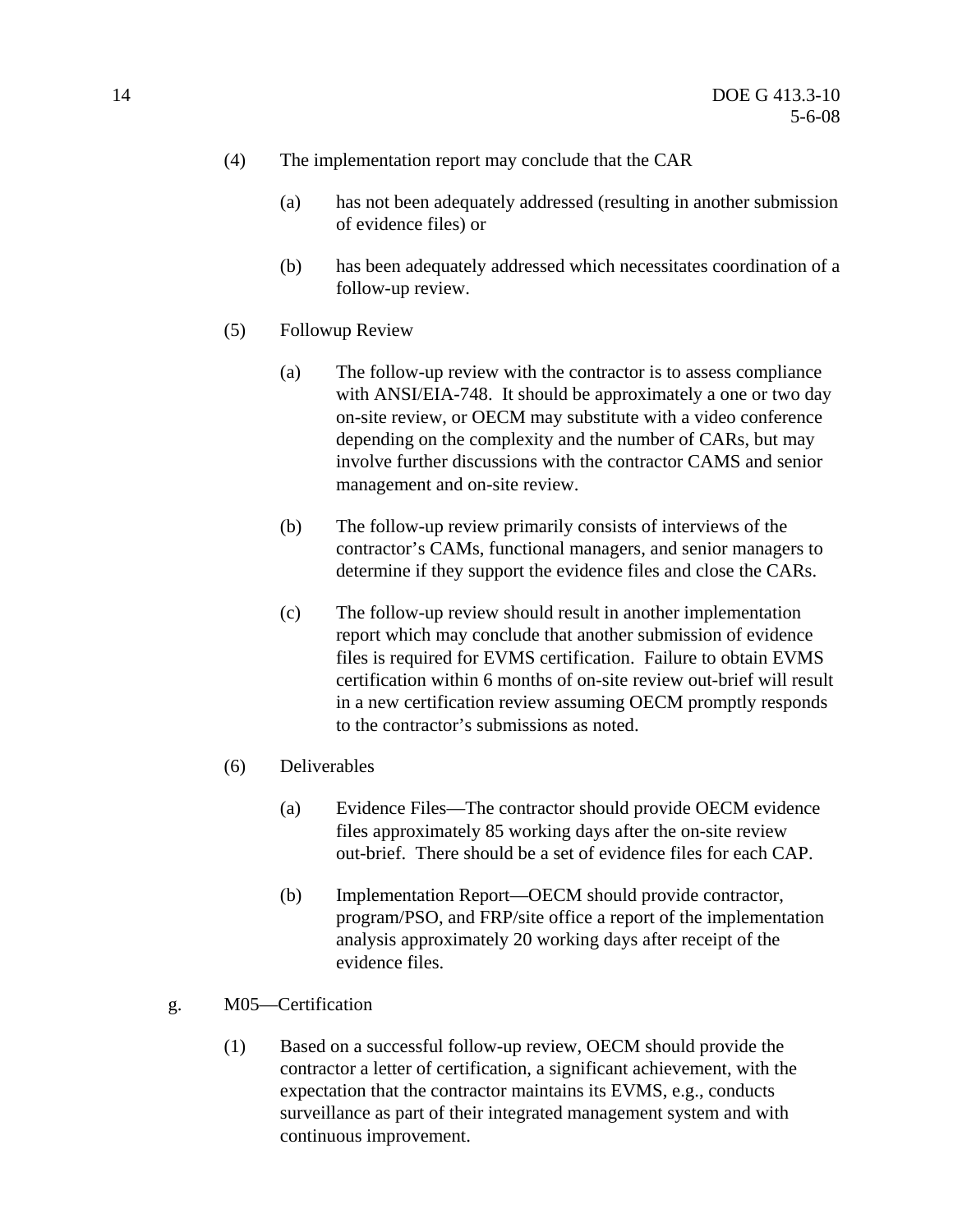- (2) It is expected that an EVMS should be ready for certification within six months of the on-site review. If the time between the on-site review and certification is longer than six months, then another on-site review may be necessary. In no case, should it extend beyond one year without restarting the certification process.
- (3) Deliverables

Letter of EVMS Certification—OECM should provide contractor letter certifying that the contractor's EVMS is in compliance with ANSI/EIA-748 approximately 10 working days after the successful follow-up review.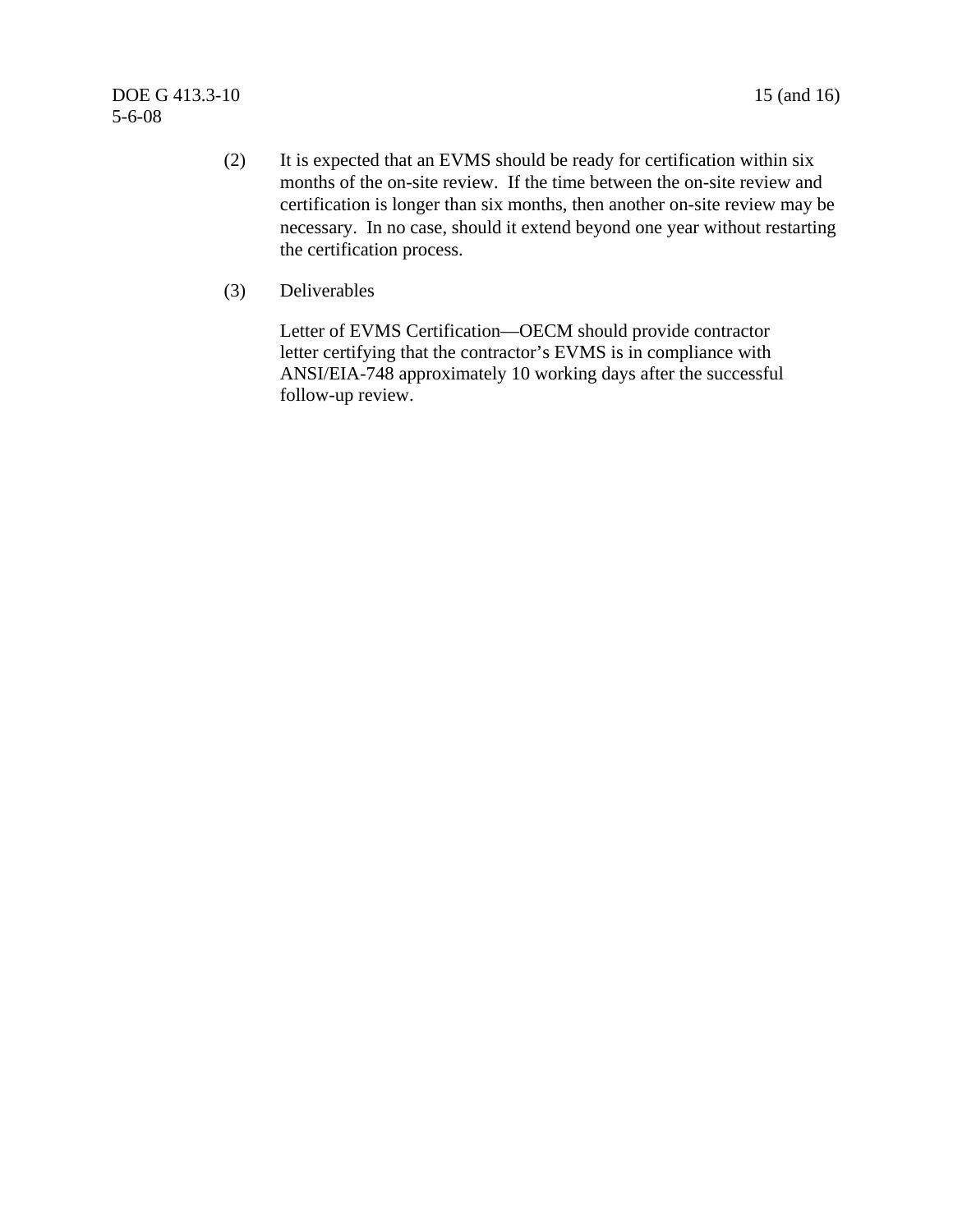## **SECTION IV—EVMS SURVEILLANCE**

Surveillance is the recurring process of reviewing a contractor's EVMS to ensure continued compliance with ANSI/EIA-748. DOE uses, as a guide, the NDIA PMSC, *Surveillance Guide*. An effective surveillance process ensures that the key elements and the use of an EVMS are maintained over time and on subsequent applications (e.g., on new projects). The purpose of surveillance is to ensure that the contractor is continuing to use their EVMS effectively to monitor and manage cost, schedule, and technical performance. Through the process of surveillance, successful practices may be shared as part of the lessons learned process.

#### **1.** CONTRACTOR SURVEILLANCE

The contractor has the primary responsibility for implementing and maintaining a surveillance program to ensure continued compliance of the system with ANSI/EIA-748.

An acceptable approach to surveillance planning could begin with the establishment of a comprehensive surveillance plan prepared by the contractor and provided for information and comment to the program/PSO and FPD/site office. The surveillance plan includes a clear definition of the scope of surveillance, the responsibilities, methods for conducting, and the schedule. The plan typically spans multiple years, is supplemented by an annual schedule with additional detail regarding the planned surveillances, and the projects selected for review. Responsibility for EVMS surveillance should be within an organization separate from the project manager's line management.

#### **2.** DOE LINE MANAGEMENT OVERSIGHT

While the contractor has the primary responsibility for EVMS surveillance, DOE line management (i.e., the FPD/site office up through the program/PSO) also shares in the responsibility. DOE line management should assess the results of the contractor surveillance program to determine if additional DOE-led surveillances are necessary. To this end, in reviewing the results of the surveillances, DOE line management may decide to initiate program office directed surveillances or it may request (through its program office) that OECM lead a surveillance review.

#### **3.** DOE OECM OVERSIGHT

As part of DOE's continuous effort to institutionalize EVMS across the Department and export best business practices across programs, OECM will conduct periodic surveillance reviews similar to the certification review. Many events, such as a request from the field or program office, negative performance indicators, and OECM schedules can trigger reviews. This does not abrogate the responsibility of the contractor and DOE line management to establish their EVMS surveillance program. The DOE headquarters surveillance program is one of oversight.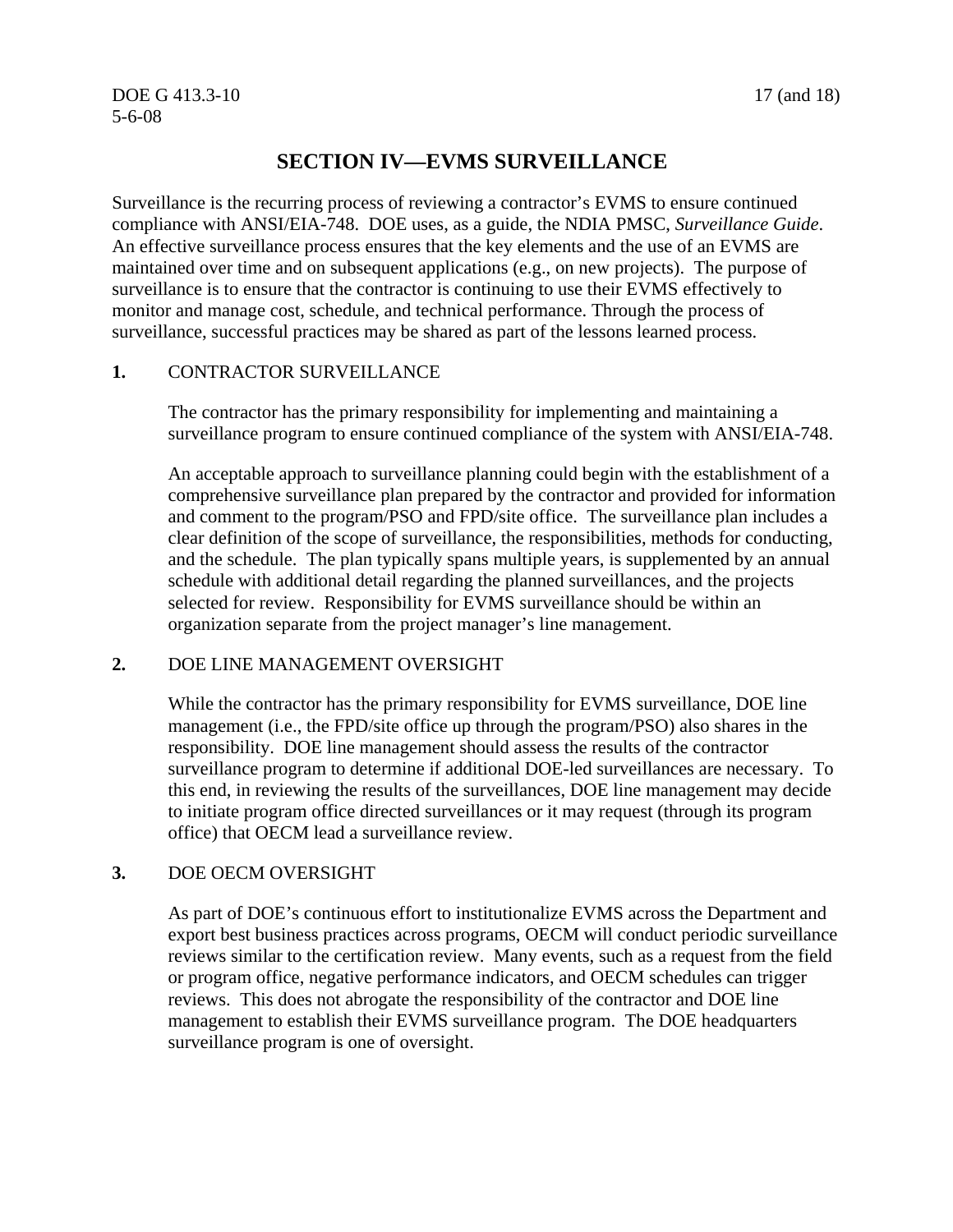## **SECTION V**—**LESSONS LEARNED**

The EVMS lessons learned contained within this section originate from CARs and CIOs identified during certification and surveillance reviews. They may also arise from external independent reviews (EIRs), independent project reviews (IPRs), day-to-day execution, and other industry sources. The following are ten common lessons learned issues that merit discussion.

#### **1.** ACQUISITION PROCESS

The request for proposal should specify what is required of the contractor as it relates to EVMS, and should make specific reference to ANSI/EIA-748, FAR, and DOE O 413.3A contractor requirements.

#### **2.** BUDGET VERSUS FUNDS AND PERFORMANCE MEASUREMENT BASELINE

The following basic concepts are often confused and can result in non-compliance.

- a. Funds are a monetary resource provided to execute the plan.
- b. Budget equates to the plan. The PMB represents the performance plan against which the contractor is measured as the contractor executes the total, not just the annual project scope of work. It is the summation of the time-phased budgets for all control accounts (CAs), summary level planning packages (SLPPs), applicable indirect budgets, and any undistributed budget (UB). For traditional projects, the PMB at CD-2 is required to encompass the entire project scope of work. For environmental management cleanup projects (especially long term projects), the PMB at CD-2 may be for the contract period, a near-term baseline, or the life cycle period. Contractors must not zero out past variances within the PMB to manage funds. Historical performance against the plan must not be erased, unless to correct errors, routine accounting adjustments, effects of customer or management directed changes, or to improve the baseline integrity and accuracy of performance measurement data. In other words—
	- (1) historical performance against the plan must not be erased,
	- (2) integrity of the PMB must be maintained, and
	- (3) separate means must be employed for funds control.

A fully implemented EVMS is concerned with the total project scope, the associated planned budget and schedule, and the resultant PMB that is used for purposes of measuring progress for the total project and is not focused on the management and control of an annual funding plan.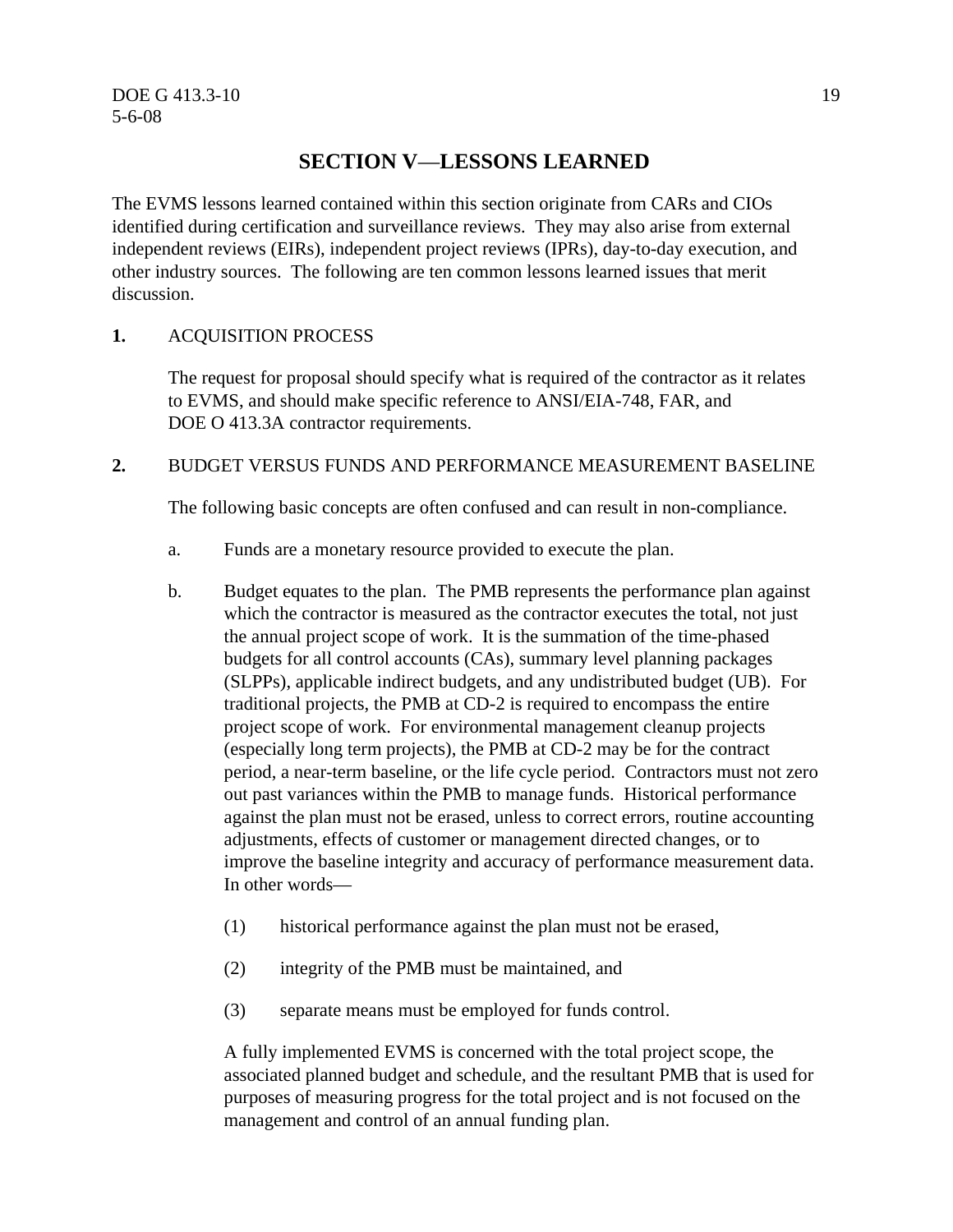#### **3.** MANAGEMENT RESERVE

Contractors should be encouraged to establish a challenging PMB. However, it must be understood that there will be risk events within the contractor's defined scope of work. A proper balance of challenge versus risks and managing risks can be the key to project success. Many of these risk events may happen and the contractor should be allowed to have a budget reserve that they can use to better plan future work. This budget reserve or MR should not be used to budget newly directed work scope.

#### **4.** DOE CONTINGENCY

In establishing the TPC, DOE should account for technical and programmatic risks. It is important to account for these technical and programmatic risks by establishing a DOE contingency which would be used for providing additional budget should the need arise.

#### **5.** CHANGE CONTROL

- a. Many CARs are related to change control primarily PMB maintenance and how MR and DOE contingency are used. It is important for the change control process to provide visibility to the type of change (e.g., scope change, versus a contractor initiated re-plan of future work) and that budget has been taken from the appropriate account (i.e., MR or DOE contingency). This is essential to ensure that the total project scope, cost, and schedule are managed by DOE and the contractor.
- b. ANSI/EIA-748 requires that work be performed against a planned budget. Therefore, if there is a large proposed scope change for which a significant amount of time is required prior to DOE approval, mechanisms should exist to provide "a not to exceed budget" while contract negotiations continue to resolve the final outcome.
- c. Although the issue of budget control (which is a part of baseline change control) and funds control are often inter-related, the contractor EVMS description and implementing procedures oftentimes use the terms interchangeably, when in fact they are two separate processes.
- d. When describing a baseline change, the total project cost and schedule impacts need to be addressed up through CD-4 and not just the cost and schedule impacts to the annual work plan, or the current project phase (e.g., design phase).

#### **6.** ESTIMATE AT COMPLETION

Whereas the PMB is important to measure a contractor's performance against a plan, an EAC is necessary to understand what the anticipated total funding requirements are to complete the project. Although most contractors have a process for identifying the development of trends and revising specific CA EACs to address individual issues, oftentimes there is no defined frequency for the development of a revised bottoms-up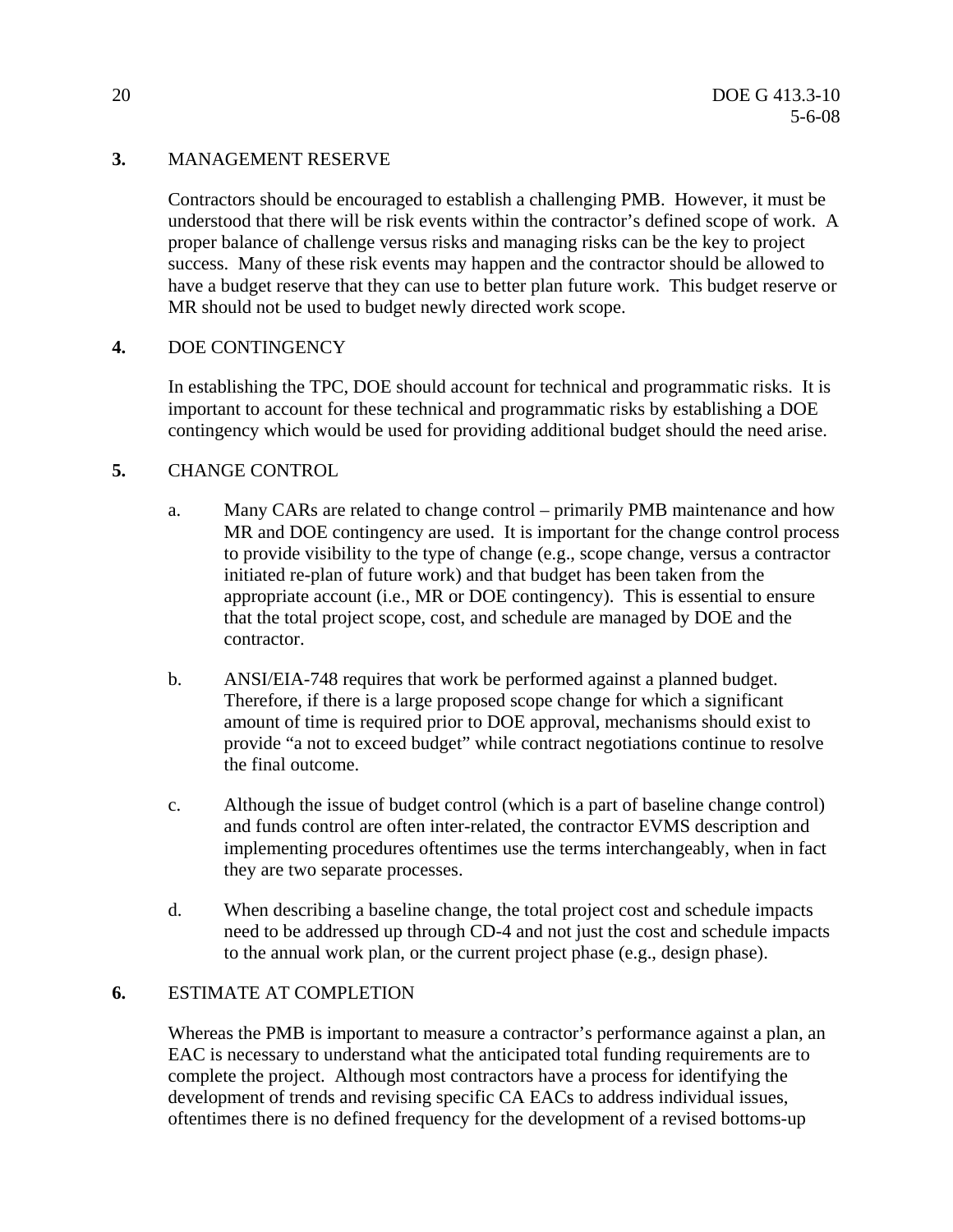EAC. Real-time updates of EAC at individual CA is important, and individual changes are often non-linear (i.e., their algebraic sum may not reflect the total impact). To better understand the EAC, a bottoms-up EAC should be required on some defined frequency. An annual update is usually adequate.

#### **7.** WORK AUTHORIZATION PROCESS

Usually the contract or PEP captures the total scope of work, cost, and schedule. The contractor's work authorization process for individual CAs should be recorded in an authorizing document from the contractor's line management (e.g., project manager) to each CAM. Oftentimes, what is documented is an annual work plan and not the total project plan.

#### **8.** ACCRUALS

Methods for planning, taking credit for actual work performed, and accounting for actual costs (pending receipt of an invoice) should be synchronized. Disciplined methods for reversing accruals (upon receipt of the invoice) should be implemented. If they are not, the reported variances may not represent actual variances. Additionally, it can lead to a significant waste of personnel resources to explain the variances.

#### **9.** EARNED VALUE TECHNIQUES

Wherever practicable, objective measures (rather than management judgment) should be used to take credit for work performed. Caution should be exercised when there is a high proportion of "level of effort" work in that, for this method, the work performed always equals what was planned and by itself it never generates a schedule variance. Further guidance regarding acceptable earned value measurement techniques can be found in the ANSI/EIA-748.

#### **10.** OVER-RELIANCE ON CUMULATIVE SPI

In addition to the potential masking of schedule problems encountered for projects with a high proportion of "level of effort" work, cumulative SPI is not a good indication of what is happening on the project critical path and does not reflect whether the critical path work is or is not being accomplished. In analyzing data, therefore, it is important for both the FPD and contractor to analyze more than just the cumulative indices. For example, understanding exactly what work is on the critical path, and then assessing the SPI for each of these work elements would be more meaningful.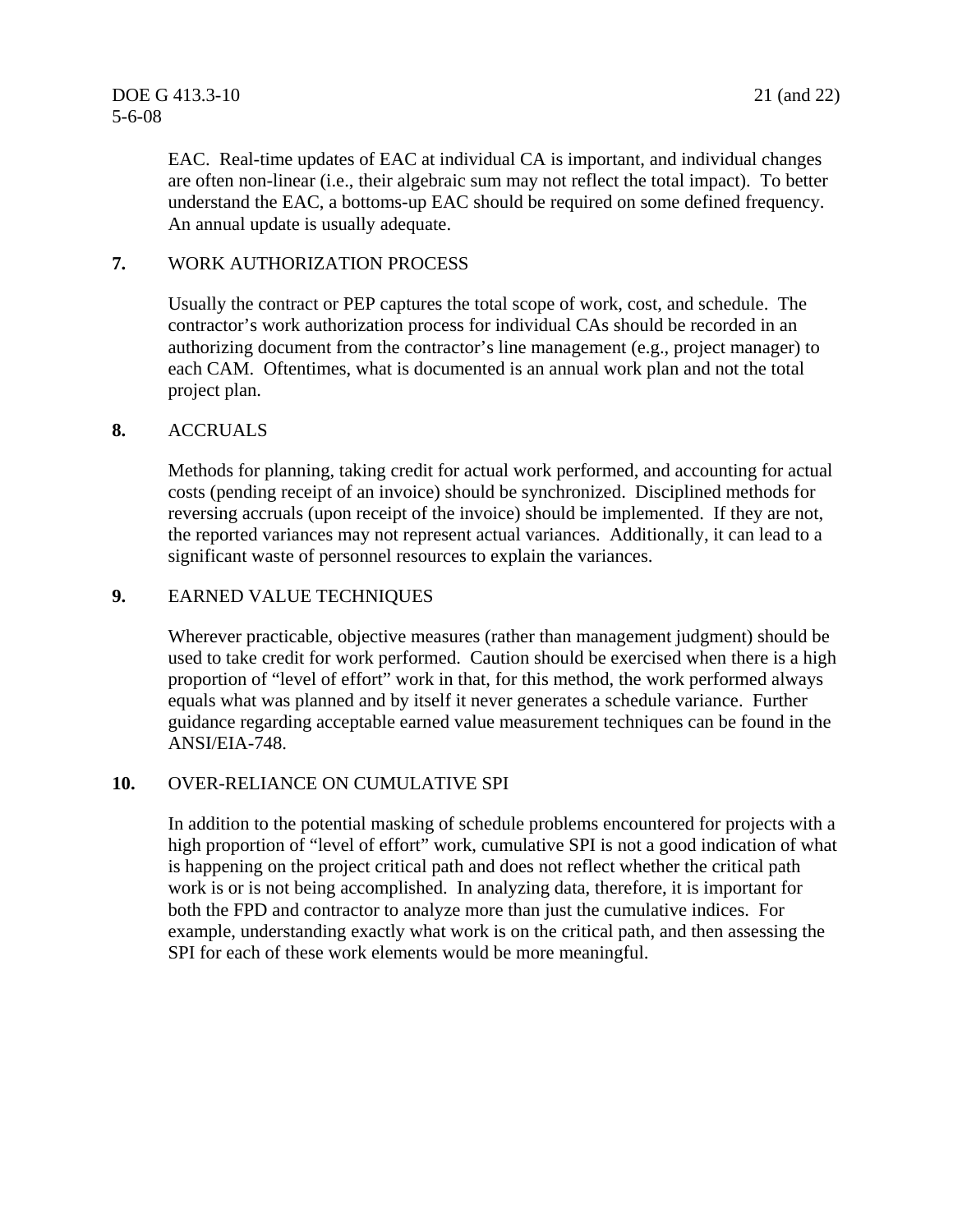DOE G 413.3-10 Appendix A 5-6-08 A-1 (and A-2)

### **APPENDIX A—REFERENCES**

- ANSI/EIA-748-A-1998, *Earned Value Management Systems*, 1998, http://ansi.org/.
- ANSI/EIA-748-B-2007, *Earned Value Management Systems*, 2007, http://ansi.org/.
- DoD EVMS website, http://www.acq.osd.mil/pm.
- DoD DI-MGMT-81466A, *Contract Performance Report*, http://www.assistdocs.com/search/document\_details.cfm?ident\_number=206421&StartRow=1 &PaginatorPageNumber=1&doc%5Fid=DI%2DMGMT%2D81466A&status%5Fall=ON&sea rch%5Fmethod=BASIC.
- DOE O 413.3A, *Program and Project Management for the Acquisition of Capital Assets*, dated 7-28-06, http://management.energy.gov/policy\_guidance/project\_managment.htm.
- DOE 413.3 series guides.
- FAR Subparts 34.2 and 52.234, *Earned Value Management System*, 2008, http://www.acqnet.gov/far/index.html – Provides EVMS and certification requirements and solicitation provisions and contract clauses for acquisitions.
- GAO-07-1134SP, *Cost Assessment Guide Best Practices for Estimating and Managing Program Costs*, exposure draft, 2007, http://www.gao.gov/new.items/d071134sp.pdf.
- NDIA PMSC, *Earned Value Management Systems Intent Guide*, 2006, http://www.ndia.org/Template.cfm?Section=Procurement&Template=/ContentManagement/C ontentDisplay.cfm&ContentID=2310.
- NDIA PMSC, *Surveillance Guide*, 2004, http://www.ndia.org/Template.cfm?Section=Procurement&Template=/ContentManagement/C ontentDisplay.cfm&ContentID=2310.
- OMB Circular A-11, *Part 7, Planning, Budgeting, Acquisition, and Management of Capital Assets*, includes supplement, *Capital Planning Guide*, 2007, http://www.whitehouse.gov/omb/circulars/a11/current\_year/a11\_toc.html.
- Project Assessment and Reporting System (PARS), https://pars.energy.gov.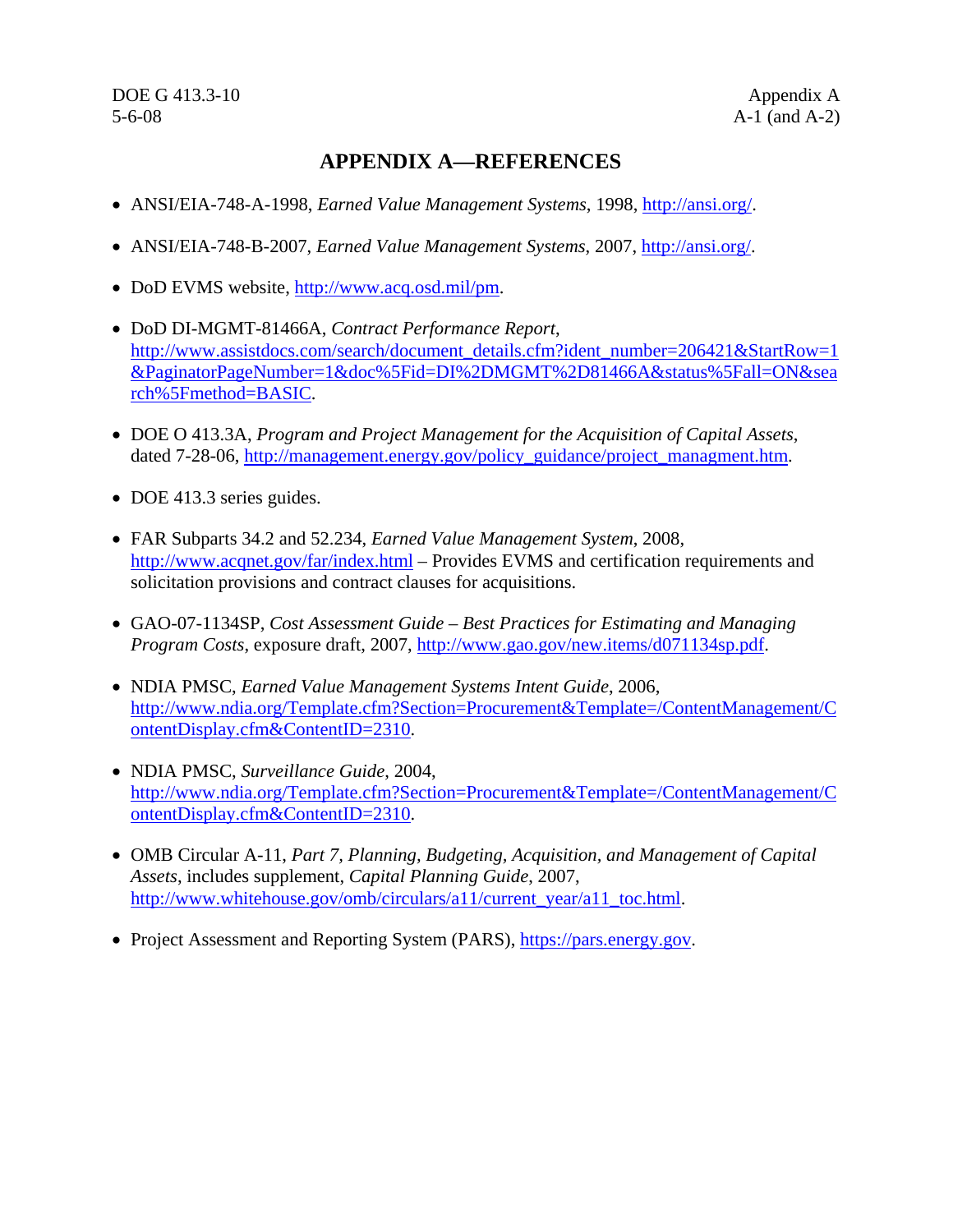

<sup>1</sup> Calculations based on AC, EV, and PV may be based on various time periods, i.e. monthly, cumulative (cum), last 3 months,...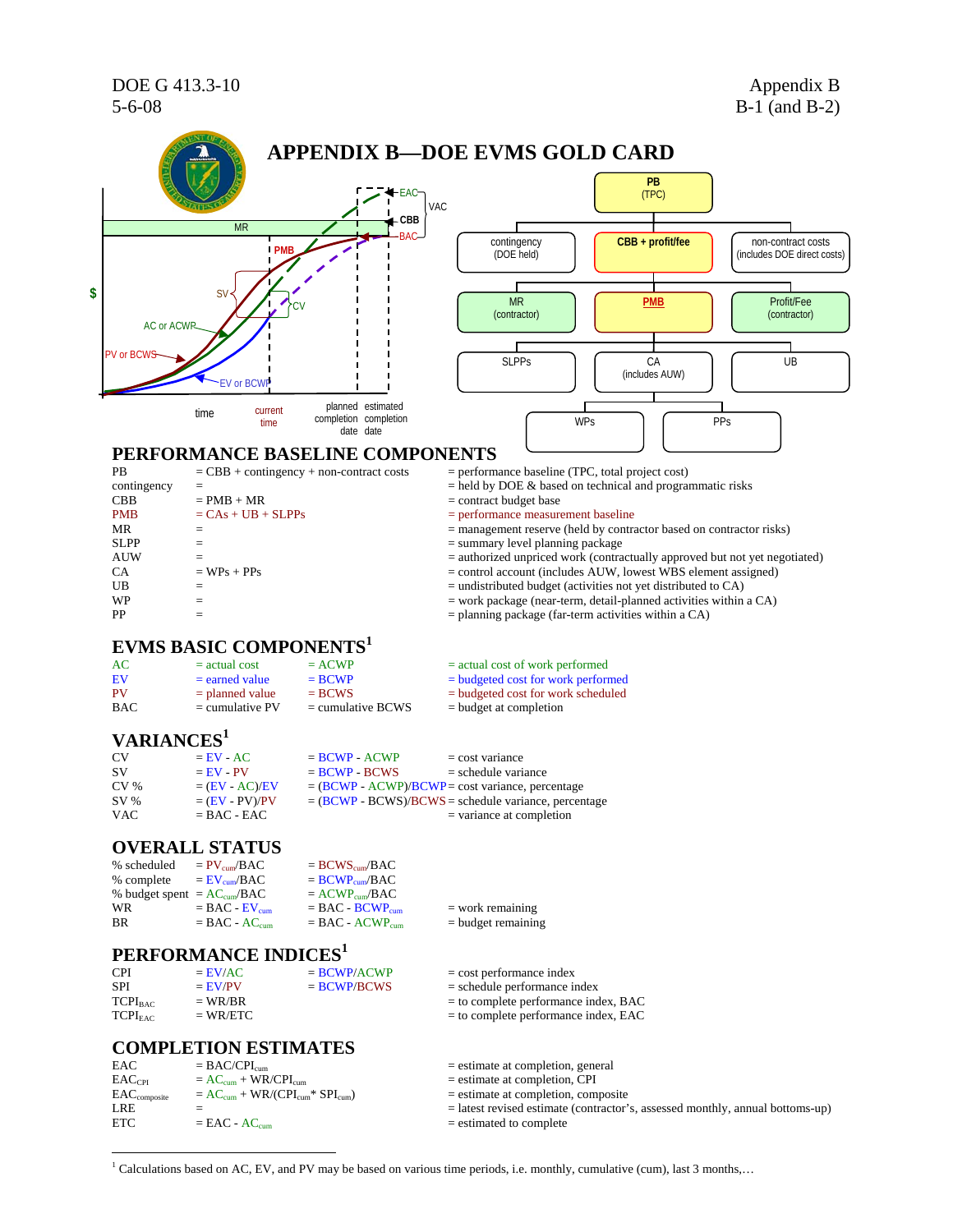## **APPENDIX C—CPR FORMATS 1 TO 5 OVERVIEW**

- **1.** The following CPR formats are available from the DoD website (APPENDIX A). Blank forms are attached on the following pages.
	- a. Format 1: WBS

Provides data to measure cost and schedule performance by product-oriented work breakdown structure (WBS) elements, the hardware, software, and services the Government is buying. Identifyes any reprogramming adjustment, BAC, EAC, MR, UB, and variance at completion by element. It can also show the indirect costs by element.

b. Format 2: Organizational Categories

Provides format 1 data by the contractor's organization (functional or integrated product team structure). Refers to the organizational categories that reflect the contractor's internal management. A certified EVMS requires reporting by WBS and organizational breakdown structure (OBS).

c. Format 3: Baseline

Provides the budget baseline plan against which performance is measured.

d. Format 4: Staffing

Provides staffing forecasts for correlation with the budget plan and cost estimates.

e. Format 5: Explanation and Problem Analyses

A narrative report used to explain significant cost and schedule variances and other identified contract problems and topics to the CA level.

- **2.** Regarding completion of the data blocks in CPR formats 1 to 5, many of the blocks are self-explanatory. Sample descriptions of some that many not be so clear are provided below, and detailed instructions for completing the CPR data blocks can be obtained from the DoD website (APPENDIX A).
	- a. Phase: Refers to current segment of a project (e.g., design, construction, commissioning).
	- b. Share Ratio: Refers to contracts wherein there is a sharing of costs, or cost savings, for completion of the project above, or below, a contractually established target cost. For example, if for every dollar that the project is completed less than the target cost the DOE retains 80 cents and the contractor's fee is increased by 20 cents, then the share ratio would be 80/20.
	- c. Cost of Money: Refers to interest costs incurred by the contractor when he is financing facility capital assets (e.g., the building, equipment procurements, etc). This usually is not done for DOE projects (and is usually not applicable).
- **3.** CPR FORMATS 1 TO 5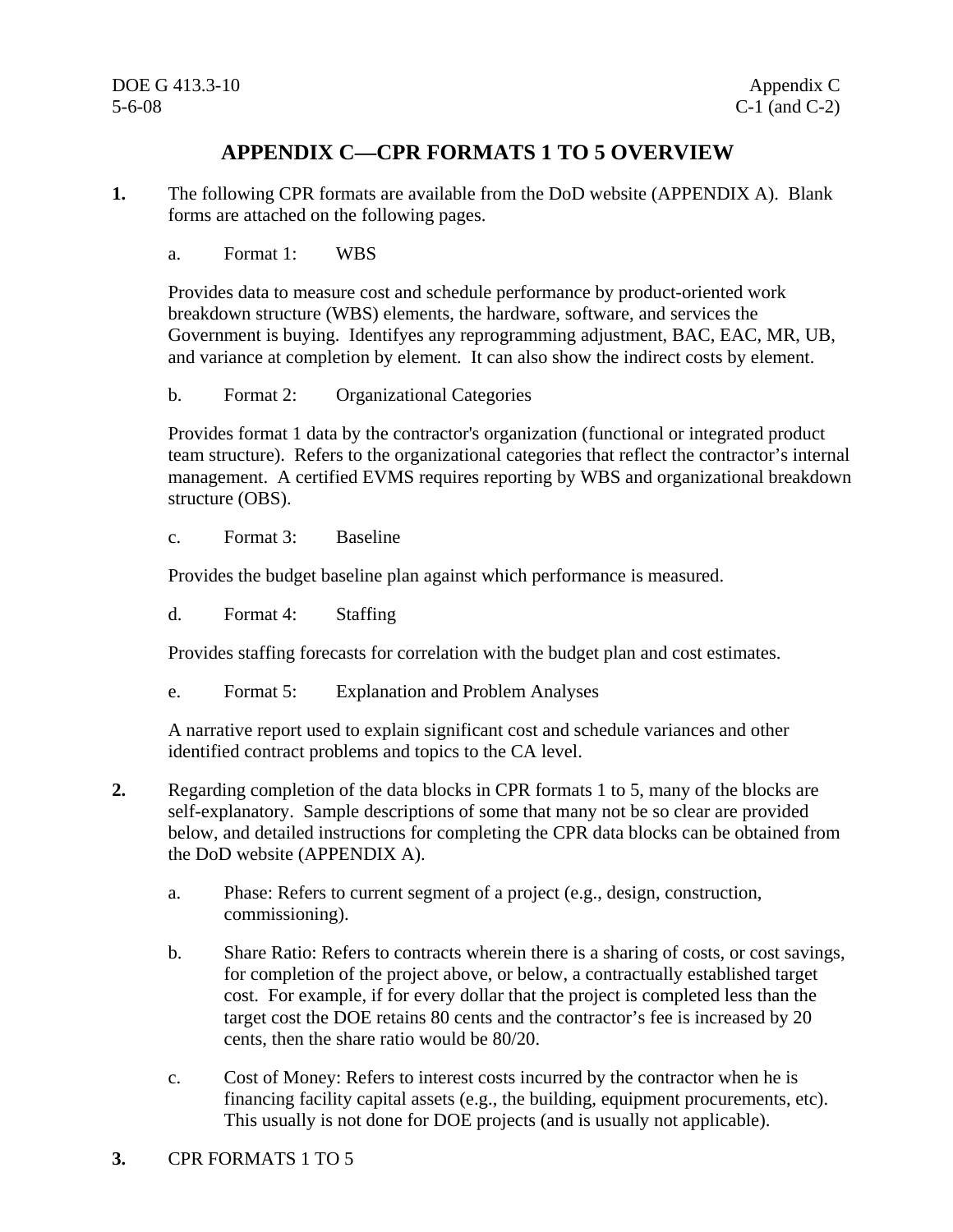CLASSIFICATION (When filled in)

|                                                                                                                                                                                                                                                                                                                                                 |                                             |                                                                    |                              |                                                             |                                 |                           | CONTRACT PERFORMANCE REPORT<br>FORMAT 1 - WORK BREAKDOWN STRUCTURE |                             |                                      | DOLLARS IN       |                           |                               |                                                                                                                                                                                                                                                                                                                                                                             |                                    | OMB No. 0704-0188<br>Form Approved                       |                  |
|-------------------------------------------------------------------------------------------------------------------------------------------------------------------------------------------------------------------------------------------------------------------------------------------------------------------------------------------------|---------------------------------------------|--------------------------------------------------------------------|------------------------------|-------------------------------------------------------------|---------------------------------|---------------------------|--------------------------------------------------------------------|-----------------------------|--------------------------------------|------------------|---------------------------|-------------------------------|-----------------------------------------------------------------------------------------------------------------------------------------------------------------------------------------------------------------------------------------------------------------------------------------------------------------------------------------------------------------------------|------------------------------------|----------------------------------------------------------|------------------|
| Respondents should be avvare that notwithstanding any other provision of law, no person shall be subject to any penalty for failing to comply with a collection of information if it does not display a currently valid OMB co<br>The public reporting burden for this collection of information is estimated<br>the collection of information. | Send comments regarding this burden es      |                                                                    |                              |                                                             |                                 |                           |                                                                    |                             |                                      |                  |                           |                               | to average 3.1 hours per response, including the time for reviewing instructions, searching data sources, gathering and maintaining the data needed, and completing and reviewing<br>timate or any other aspect of this collection of information, including suggestions for reducing the burden, to the Department of Defense, Executive Services Directorate (0704-0188). |                                    |                                                          |                  |
| 1. CONTRACTOR                                                                                                                                                                                                                                                                                                                                   |                                             |                                                                    | 2.                           | CONTRACT                                                    |                                 |                           |                                                                    |                             | 3. PROGRAM                           |                  |                           |                               |                                                                                                                                                                                                                                                                                                                                                                             | 4. REPORT PERIOD                   |                                                          |                  |
| a. NAME                                                                                                                                                                                                                                                                                                                                         |                                             |                                                                    |                              | a. NAME                                                     |                                 |                           |                                                                    |                             | a. NAME                              |                  |                           |                               |                                                                                                                                                                                                                                                                                                                                                                             |                                    | a. FROM (YYYYMMDD)                                       |                  |
| b. LOCATION (Address and ZIP Code)                                                                                                                                                                                                                                                                                                              |                                             |                                                                    |                              | b. NUMBER                                                   |                                 |                           |                                                                    |                             | <b>b.</b> PHASE                      |                  |                           |                               |                                                                                                                                                                                                                                                                                                                                                                             |                                    | b. TO (YYYYMMDD)                                         |                  |
|                                                                                                                                                                                                                                                                                                                                                 |                                             |                                                                    | ن                            | TYPE                                                        |                                 | ٠ä                        | SHARE RATIO                                                        | ئ                           | EVMS ACCEPTANCE                      |                  |                           |                               |                                                                                                                                                                                                                                                                                                                                                                             |                                    |                                                          |                  |
| CONTRACT DATA<br>Ġ,                                                                                                                                                                                                                                                                                                                             |                                             |                                                                    |                              |                                                             |                                 |                           |                                                                    |                             | ş                                    |                  | <b>YES (YYYYMMDD)</b>     |                               |                                                                                                                                                                                                                                                                                                                                                                             |                                    |                                                          |                  |
| a. QUANTITY                                                                                                                                                                                                                                                                                                                                     | <b>b. NEGOTIATED</b><br><b>COST</b>         | c. EST. COST AUTHORIZED<br>UNPRICED WORK                           |                              | 변                                                           | d. TARGET PROFIT/               |                           | e. TARGET PRICE                                                    |                             | ESTIMATED<br>PRICE                   | க்               | CONTRACT<br>CEILING       |                               | h. EST. CONTRACT<br>CEILING                                                                                                                                                                                                                                                                                                                                                 |                                    | i. DATE OF OTB/OTS<br>(YYYYYMMOD)                        |                  |
| ESTIMATED COST AT COMPLETION<br>6                                                                                                                                                                                                                                                                                                               |                                             |                                                                    |                              |                                                             |                                 | ı.                        |                                                                    |                             | AUTHORIZED CONTRACTOR REPRESENTATIVE |                  |                           |                               |                                                                                                                                                                                                                                                                                                                                                                             |                                    |                                                          |                  |
|                                                                                                                                                                                                                                                                                                                                                 | MANAGEMENT ESTIMATE<br>AT COMPLETION<br>(1) |                                                                    | CONTRACT BUDGET<br>BASE<br>ฐ |                                                             | VARIANCE<br>T                   |                           | a. NAME (Last, First, Niddle Initial)                              |                             |                                      |                  | ف                         | TITLE                         |                                                                                                                                                                                                                                                                                                                                                                             |                                    |                                                          |                  |
| BEST CASE<br>ස්                                                                                                                                                                                                                                                                                                                                 |                                             |                                                                    |                              |                                                             |                                 |                           | c. SIGNATURE                                                       |                             |                                      |                  |                           |                               |                                                                                                                                                                                                                                                                                                                                                                             |                                    | d. DATE SIGNED (YYYYIMMDD)                               |                  |
| WORST CASE<br>ف                                                                                                                                                                                                                                                                                                                                 |                                             |                                                                    |                              |                                                             |                                 |                           |                                                                    |                             |                                      |                  |                           |                               |                                                                                                                                                                                                                                                                                                                                                                             |                                    |                                                          |                  |
| <b>MOST LIKELY</b><br>ئە                                                                                                                                                                                                                                                                                                                        |                                             |                                                                    |                              |                                                             |                                 |                           |                                                                    |                             |                                      |                  |                           |                               |                                                                                                                                                                                                                                                                                                                                                                             |                                    |                                                          |                  |
| 8. PERFORMANCE DATA                                                                                                                                                                                                                                                                                                                             |                                             |                                                                    |                              |                                                             |                                 |                           |                                                                    |                             |                                      |                  |                           |                               |                                                                                                                                                                                                                                                                                                                                                                             |                                    |                                                          |                  |
|                                                                                                                                                                                                                                                                                                                                                 |                                             |                                                                    | <b>CURRENT PERIOD</b>        |                                                             |                                 |                           |                                                                    | <b>CUMULATIVE TO DATE</b>   |                                      |                  |                           | REPROGRAMMING                 |                                                                                                                                                                                                                                                                                                                                                                             |                                    | AT COMPLETION                                            |                  |
| ITEM                                                                                                                                                                                                                                                                                                                                            |                                             | BUDGETED COST                                                      | <b>ACTUAL</b>                | VARIANCE                                                    |                                 | BUDGETED COST             |                                                                    | <b>ACTUAL</b>               | VARIANCE                             |                  |                           | <b>ADJUSTMENTS</b>            |                                                                                                                                                                                                                                                                                                                                                                             |                                    |                                                          |                  |
| Ξ                                                                                                                                                                                                                                                                                                                                               |                                             | WORK WORK COSTWORK<br>SCHEDULED PERFORMED PERFORMED<br>(2) (2) (3) | COST WORK                    | $\begin{array}{c} \text{SCHEDUE} \\ \text{[5]} \end{array}$ | 1800<br>1800                    |                           | WORK<br>SCHEDULED PERFORMED<br>(7)<br>(2)                          | PERFORMED<br>COST WORK<br>ē | SCHEDULE<br>(10)                     | Fğe              | COST<br>VARIANCE<br>(12a) | SCHEDULE<br>VARIANCE<br>(12b) | BUDGET<br>(13)                                                                                                                                                                                                                                                                                                                                                              | <b>BUDGETED</b><br>$\overline{14}$ | ESTIMATED<br>(15)                                        | VARIANCE<br>(16) |
| STRUCTURE ELEMENT<br><b>WORK BREAKDOWN</b><br>d                                                                                                                                                                                                                                                                                                 |                                             |                                                                    |                              |                                                             |                                 |                           |                                                                    |                             |                                      |                  |                           |                               |                                                                                                                                                                                                                                                                                                                                                                             |                                    |                                                          |                  |
| COST OF MONEY<br>ف                                                                                                                                                                                                                                                                                                                              |                                             |                                                                    |                              |                                                             |                                 |                           |                                                                    |                             |                                      |                  |                           |                               |                                                                                                                                                                                                                                                                                                                                                                             |                                    |                                                          |                  |
| GENERAL & ADMINISTRATIVE<br>ئ                                                                                                                                                                                                                                                                                                                   |                                             |                                                                    |                              |                                                             |                                 |                           |                                                                    |                             |                                      |                  |                           |                               |                                                                                                                                                                                                                                                                                                                                                                             |                                    |                                                          |                  |
| d. UNDISTRIBUTED BUDGET                                                                                                                                                                                                                                                                                                                         |                                             |                                                                    |                              |                                                             |                                 |                           |                                                                    |                             |                                      |                  |                           |                               |                                                                                                                                                                                                                                                                                                                                                                             |                                    |                                                          |                  |
| SUBTOTAL (Performance<br>Measurement Baseline)<br>ئە                                                                                                                                                                                                                                                                                            | 0.00                                        | $\approx 0$                                                        | $\frac{8}{6}$                | 0.00                                                        | $\frac{8}{2}$                   | $_{0.00}$                 | $\frac{8}{3}$                                                      | 0.00                        | $\frac{8}{6}$                        | $_{0.00}$        | 800                       | $\frac{8}{2}$                 | $\overline{\frac{80}{100}}$                                                                                                                                                                                                                                                                                                                                                 | $_{0.00}$                          | 0.00                                                     | $\frac{8}{3}$    |
| <b>MANAGEMENT RESERVE</b><br>÷                                                                                                                                                                                                                                                                                                                  |                                             |                                                                    |                              |                                                             |                                 |                           |                                                                    |                             |                                      |                  |                           |                               |                                                                                                                                                                                                                                                                                                                                                                             |                                    |                                                          |                  |
| <b>TOTAL</b><br>ő,                                                                                                                                                                                                                                                                                                                              | 0.00                                        | 0.00                                                               | 0.00                         | 0.00                                                        | 0.00                            | $\overline{\frac{8}{10}}$ | 0.00                                                               | $rac{1}{2}$                 | $\overline{0.00}$                    | $\overline{000}$ | $\overline{\odot}$        | 0.00                          | $\overline{\mathrm{SO}}$                                                                                                                                                                                                                                                                                                                                                    | 0.00                               |                                                          |                  |
| RECONCILIATION TO CONTRACT BUDGET BASE<br>တ်                                                                                                                                                                                                                                                                                                    |                                             |                                                                    |                              |                                                             |                                 |                           |                                                                    |                             |                                      |                  |                           |                               |                                                                                                                                                                                                                                                                                                                                                                             |                                    |                                                          |                  |
| a. VARIANCE ADJUSTMENT                                                                                                                                                                                                                                                                                                                          |                                             |                                                                    |                              |                                                             |                                 |                           |                                                                    |                             |                                      |                  |                           |                               |                                                                                                                                                                                                                                                                                                                                                                             |                                    |                                                          |                  |
| TOTAL CONTRACT VARIANCE<br>ف                                                                                                                                                                                                                                                                                                                    |                                             |                                                                    |                              |                                                             |                                 |                           |                                                                    |                             | 0.00                                 | 0.00             |                           |                               |                                                                                                                                                                                                                                                                                                                                                                             |                                    |                                                          |                  |
| DD FORM 2734/1, APR 2005                                                                                                                                                                                                                                                                                                                        |                                             |                                                                    |                              |                                                             |                                 |                           |                                                                    |                             | PREVIOUS EDITION IS OBSOLETE.        |                  |                           |                               |                                                                                                                                                                                                                                                                                                                                                                             |                                    | LOCAL REPRODUCTION AUTHORIZED.<br>Adobe Professional 7.0 |                  |
|                                                                                                                                                                                                                                                                                                                                                 |                                             |                                                                    |                              |                                                             | CLASSIFICATION (When filled in) |                           |                                                                    |                             |                                      |                  | Reset                     |                               |                                                                                                                                                                                                                                                                                                                                                                             |                                    |                                                          |                  |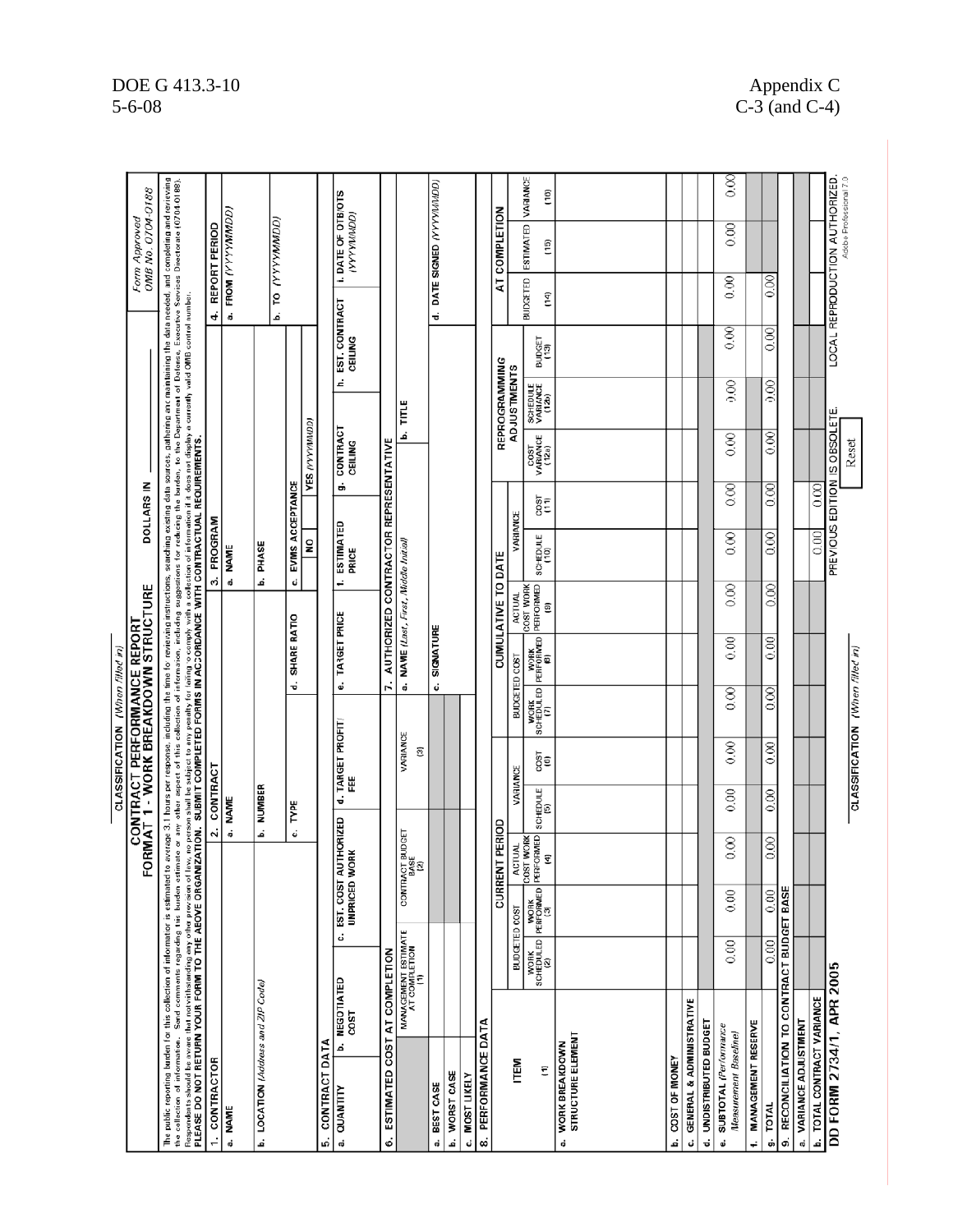|                                                                                                                                                                                                                                |               |      |                                                                                                                                                                                                                                                                              |                               |               | CLASSIFICATION (When filled in)                                   |                  |                                                                                                                                                                                                                                                                                                                                                                                    |                        |                 |                              |                               |                |                                               |                                    |           |
|--------------------------------------------------------------------------------------------------------------------------------------------------------------------------------------------------------------------------------|---------------|------|------------------------------------------------------------------------------------------------------------------------------------------------------------------------------------------------------------------------------------------------------------------------------|-------------------------------|---------------|-------------------------------------------------------------------|------------------|------------------------------------------------------------------------------------------------------------------------------------------------------------------------------------------------------------------------------------------------------------------------------------------------------------------------------------------------------------------------------------|------------------------|-----------------|------------------------------|-------------------------------|----------------|-----------------------------------------------|------------------------------------|-----------|
|                                                                                                                                                                                                                                |               |      | ē                                                                                                                                                                                                                                                                            |                               |               | RMAT 2 - ORGANIZATIONAL CATEGORIES<br>CONTRACT PERFORMANCE REPORT |                  |                                                                                                                                                                                                                                                                                                                                                                                    |                        | DOLLARS IN      |                              |                               |                |                                               | OMB No. 0704-0188<br>Form Approved |           |
| The public reporting burden to this collection of information is substituted by the state of the state of the state of the state of the state of the state of the state of the state of the state of the state of the state of |               |      |                                                                                                                                                                                                                                                                              |                               |               |                                                                   |                  |                                                                                                                                                                                                                                                                                                                                                                                    |                        |                 |                              |                               |                |                                               |                                    |           |
| 1. CONTRACTOR                                                                                                                                                                                                                  |               |      |                                                                                                                                                                                                                                                                              | CONTRACT<br>$\ddot{\text{a}}$ |               |                                                                   |                  |                                                                                                                                                                                                                                                                                                                                                                                    | PROGRAM<br>ო           |                 |                              |                               |                | 4. REPORT PERIOD                              |                                    |           |
| a. NAME                                                                                                                                                                                                                        |               |      |                                                                                                                                                                                                                                                                              | a. NAME                       |               |                                                                   |                  |                                                                                                                                                                                                                                                                                                                                                                                    | <b>NAME</b><br>õ       |                 |                              |                               |                |                                               | a. FROM (YYYYMMDD)                 |           |
| b. LOCATION (Address and ZIP Code)                                                                                                                                                                                             |               |      |                                                                                                                                                                                                                                                                              | <b>NUMBER</b><br>ف            |               |                                                                   |                  |                                                                                                                                                                                                                                                                                                                                                                                    | PHASE<br>م             |                 |                              |                               |                | ف                                             | TO (YYYYMMOD)                      |           |
|                                                                                                                                                                                                                                |               |      |                                                                                                                                                                                                                                                                              | c. TYPE                       |               |                                                                   | d. SHARE RATIO   |                                                                                                                                                                                                                                                                                                                                                                                    | g<br>ن                 | EVMS ACCEPTANCE | <b>YES (YYYYMMOD)</b>        |                               |                |                                               |                                    |           |
| 5. PERFORMANCE DATA                                                                                                                                                                                                            |               |      |                                                                                                                                                                                                                                                                              |                               |               |                                                                   |                  |                                                                                                                                                                                                                                                                                                                                                                                    |                        |                 |                              |                               |                |                                               |                                    |           |
|                                                                                                                                                                                                                                |               |      | PERIOD<br>CURRENT                                                                                                                                                                                                                                                            |                               |               |                                                                   |                  | CUMULATIVE TO DATE                                                                                                                                                                                                                                                                                                                                                                 |                        |                 |                              | REPROGRAMMING                 |                |                                               | AT COMPLETION                      |           |
| ITEM                                                                                                                                                                                                                           | BUDGETED COST |      | <b>ACTUAL</b>                                                                                                                                                                                                                                                                | VARIANCE                      |               |                                                                   |                  |                                                                                                                                                                                                                                                                                                                                                                                    | VARIANCE               |                 |                              | <b>ADJUSTMENTS</b>            |                |                                               |                                    |           |
| Ξ                                                                                                                                                                                                                              |               |      | $\begin{array}{c} \text{WOK} \\ \text{SGEDULED} \end{array} \begin{bmatrix} \text{WOK} \\ \text{REFGIMED} \end{bmatrix} \begin{bmatrix} \text{CCS1 WOK} \\ \text{REFCGMED} \end{bmatrix} \begin{bmatrix} \text{CCS1 WOL} \\ \text{FEFCGMED} \end{bmatrix}$<br>COST WORK<br>T | SCHEDULE                      | rigo          |                                                                   |                  | $\begin{tabular}{ c c c } \hline & $N$ & $N$ & $N$ \\ \hline & $N$ & $N$ & $N$ & $N$ \\ \hline & $N$ & $N$ & $N$ & $N$ & $N$ \\ \hline & $N$ & $N$ & $N$ & $N$ & $N$ \\ \hline & $N$ & $N$ & $N$ & $N$ & $N$ \\ \hline & $N$ & $N$ & $N$ & $N$ & $N$ \\ \hline & $N$ & $N$ & $N$ & $N$ & $N$ \\ \hline & $N$ & $N$ & $N$ & $N$ & $N$ & $N$ \\ \hline & $N$ & $N$ & $N$ & $N$ & $N$ | SCHEDULE<br><b>Cri</b> | Tgg             | COST<br>VARIANCE<br>(12a)    | SCHEDULE<br>VARIANCE<br>(12b) | BUDGET<br>(13) | <b>BUDGETED</b><br>$\left(\frac{1}{2}\right)$ | ESTIMATED VARIANCE<br>(15)         | (16)      |
| <b>ORGANIZATIONAL</b><br>ಥ                                                                                                                                                                                                     |               |      |                                                                                                                                                                                                                                                                              |                               |               |                                                                   |                  |                                                                                                                                                                                                                                                                                                                                                                                    |                        |                 |                              |                               |                |                                               |                                    |           |
| CATEGORY                                                                                                                                                                                                                       |               |      |                                                                                                                                                                                                                                                                              | 0.00                          |               |                                                                   |                  |                                                                                                                                                                                                                                                                                                                                                                                    |                        |                 |                              |                               |                |                                               |                                    |           |
| COST OF MONEY<br>م                                                                                                                                                                                                             |               |      |                                                                                                                                                                                                                                                                              |                               |               |                                                                   |                  |                                                                                                                                                                                                                                                                                                                                                                                    |                        |                 |                              |                               |                |                                               |                                    |           |
| GENERAL & ADMINISTRATIVE<br>ن                                                                                                                                                                                                  |               |      |                                                                                                                                                                                                                                                                              |                               |               |                                                                   |                  |                                                                                                                                                                                                                                                                                                                                                                                    |                        |                 |                              |                               |                |                                               |                                    |           |
| d. UNDISTRIBUTED BUDGET                                                                                                                                                                                                        |               |      |                                                                                                                                                                                                                                                                              |                               |               |                                                                   |                  |                                                                                                                                                                                                                                                                                                                                                                                    |                        |                 |                              |                               |                |                                               |                                    |           |
| SUBTOTAL (Performance<br>Measurement Baseline<br>ئە                                                                                                                                                                            | 0.00          | 0.00 | 0.00                                                                                                                                                                                                                                                                         | $\frac{8}{6}$                 | $\frac{8}{2}$ | 0.00                                                              | $\frac{8}{0.00}$ | $\frac{8}{2}$                                                                                                                                                                                                                                                                                                                                                                      | 0.00                   | 0.00            | $\frac{8}{10}$               | $\frac{8}{2}$                 | $_{0.00}$      | $_{0.00}$                                     | $_{0.00}$                          | $_{0.00}$ |
| <b>MANAGEMENT RESERVE</b><br>t.                                                                                                                                                                                                |               |      |                                                                                                                                                                                                                                                                              |                               |               |                                                                   |                  |                                                                                                                                                                                                                                                                                                                                                                                    |                        |                 |                              |                               |                |                                               |                                    |           |
| 9. TOTAL                                                                                                                                                                                                                       | 0.00          | 0.00 | 0.00                                                                                                                                                                                                                                                                         | 0.00                          | 0.00          | 0.00                                                              | 0.00             | 0.00                                                                                                                                                                                                                                                                                                                                                                               | 0.00                   | 0.00            | 0.00                         | 0.00                          | 0.00           | 0.00                                          |                                    |           |
| DD FORM 2734/2, APR 2005                                                                                                                                                                                                       |               |      |                                                                                                                                                                                                                                                                              |                               |               |                                                                   |                  |                                                                                                                                                                                                                                                                                                                                                                                    |                        |                 | PREVIOUS EDITION IS OBSOLETE |                               |                |                                               | LOCAL REPRODUCTION AUTHORIZED      |           |
|                                                                                                                                                                                                                                |               |      |                                                                                                                                                                                                                                                                              |                               |               | CLASSIFICATION (When filled in)                                   |                  |                                                                                                                                                                                                                                                                                                                                                                                    |                        |                 |                              |                               | Reset          |                                               | Adobe Professional 7.0             |           |

## DOE G 413.3-10<br>5-6-08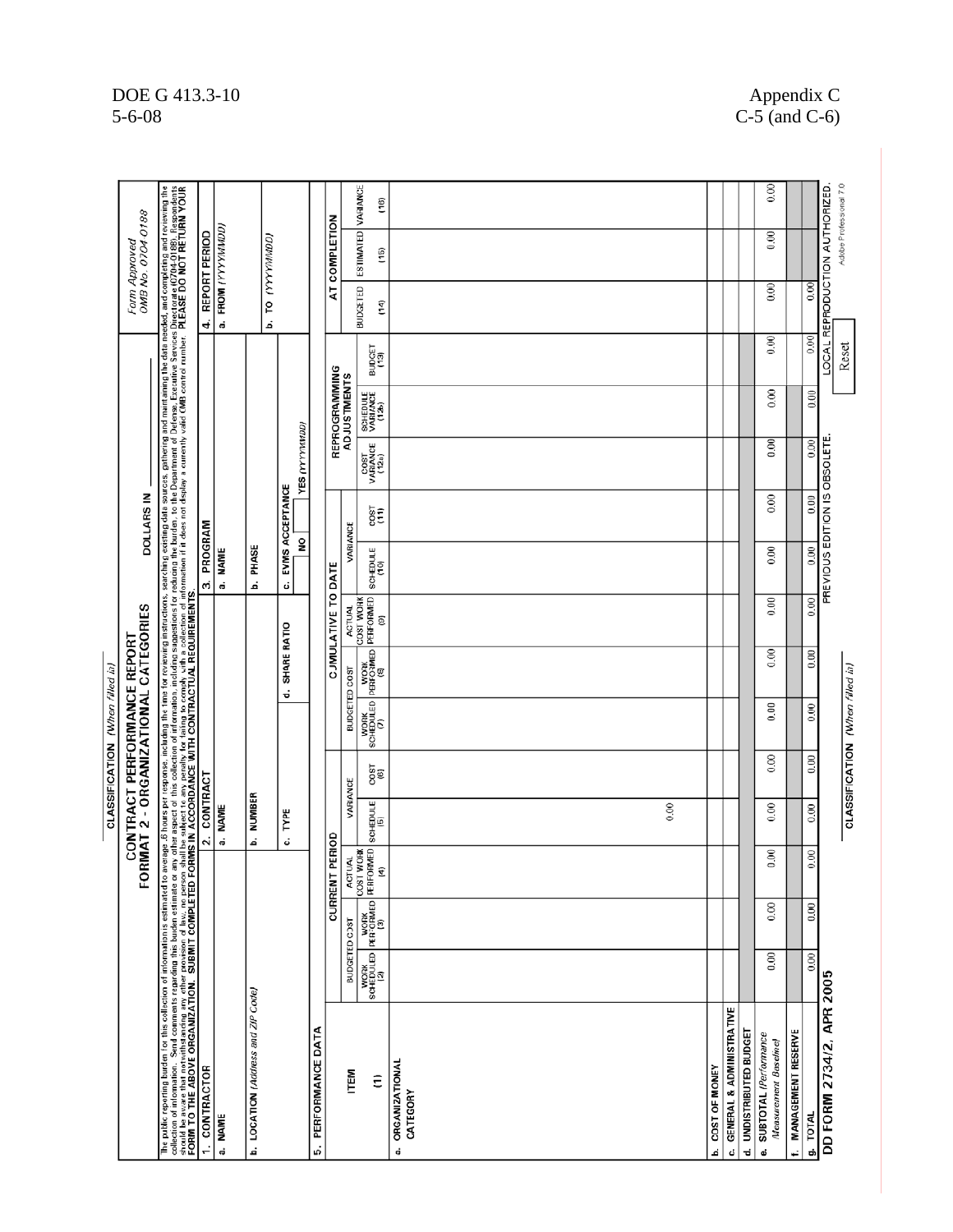#### $0.00$  $0.00$ Adobe Professional 7.0 The public reporting burden for this collection of information is estimated to were a 3 hours per incomes, including the maximal distribution and maximal information the data needed, and completing and research and complet  $0.00$ LOCAL REPRODUCTION AUTHORIZED **ESTIMATED COMPLETION DATE**<br>(YYYYMMDD) a. FROM (YYYYMMDD)  $(e. - f.$ OMB No. 0704-0188 IGOWWAAAJ OL **BUDGET** TOTAL  $(16)$ 4. REPORT PERIOD g. DIFFERENCE  $0.00$ Form Approved TRIBUTED **BUDGET** UNDIS-(15) ف TOTAL ALLOCATED<br>BUDGET Ë  $\equiv$ Reset CONTRACT COMPLETION DATE  $\overline{2}$ ENTER SPECIFIED PERIODS **TES (YYYYMMOD)** PREVIOUS EDITION IS OBSOLETE. ÷. BUDGETED COST FOR WORK SCHEDULED (BCWS) (Non-Cumulative)  $\frac{2}{3}$ c. EVMS ACCEPTANCE (VYYYMMOD) **CONTRACT<br>BUDGET BASE**<br>(c. + d.) **DOLLARS IN** Ē  $0.00$ 3. PROGRAM  $\frac{1}{2}$ PHASE a. NAME نح  $\overline{c}$ ة ø **PLANNED COMPLETION DATE**<br>(YYYYMM/D) d. SHARE RATIO  $\frac{6}{4}$ 3 ESTIMATED COST<br>OF AUTHORIZED<br>UNPRICED WORK CONTRACT PERFORMANCE REPORT CLASSIFICATION (When filled in) SIX MONTH FORECAST (Enter names of months) CLASSIFICATION (When filled in)  $\frac{10}{4}$ ® FORMAT 3 - BASELINE  $\ddot{\tau}$ ē ۰ė  $\begin{array}{c} \text{CURRENT} \ \text{NEGOTHATED COST} \ \text{(a. + b.)} \end{array}$ ÷  $\frac{1}{2}$ © 2. CONTRACT **b.** NUMBER  $0.00$ CONTRACT DEFINITIZATION<br>DATE (YYYYMMDD) a. NAME TYPE  $\ddot{\cdot}$ ම ن ن  $\overline{a}$  $\widehat{a}$ **b. NEGOTIATED**<br>CONTRACT CHANGES BCWS FOR REPORT PERIOD ම j. b. LOCATION (Address and ZIP Code) DD FORM 2734/3, APR 2005 CUMULA-<br>TIVE TO DATE **BCWS**  $\mathfrak{V}$ **CONTRACT START DATE**<br>(YYYYMMOD) **BASELINE CHANGES<br>AUTHORIZED<br>DURING REPORT<br>PERIOD** PERFORMANCE DATA **PERFORMANCE**<br>MEASUREMENT<br>BASELINE<br>*(Beginning of Period)* ORIGINAL<br>NEGOTIATED COST CONTRACT DATA **PERFORMANCE**<br>MEASUREMENT<br>BASELINE<br>*End of Period!* MANAGEMENT CONTRACTOR ITEM Ξ RESERVE 8. TOTAL **NAME** ai r. ف ن đ ė c, a. `ما

DOE G 413.3-10 Appendix C 5-6-08 C-7 (and C-8)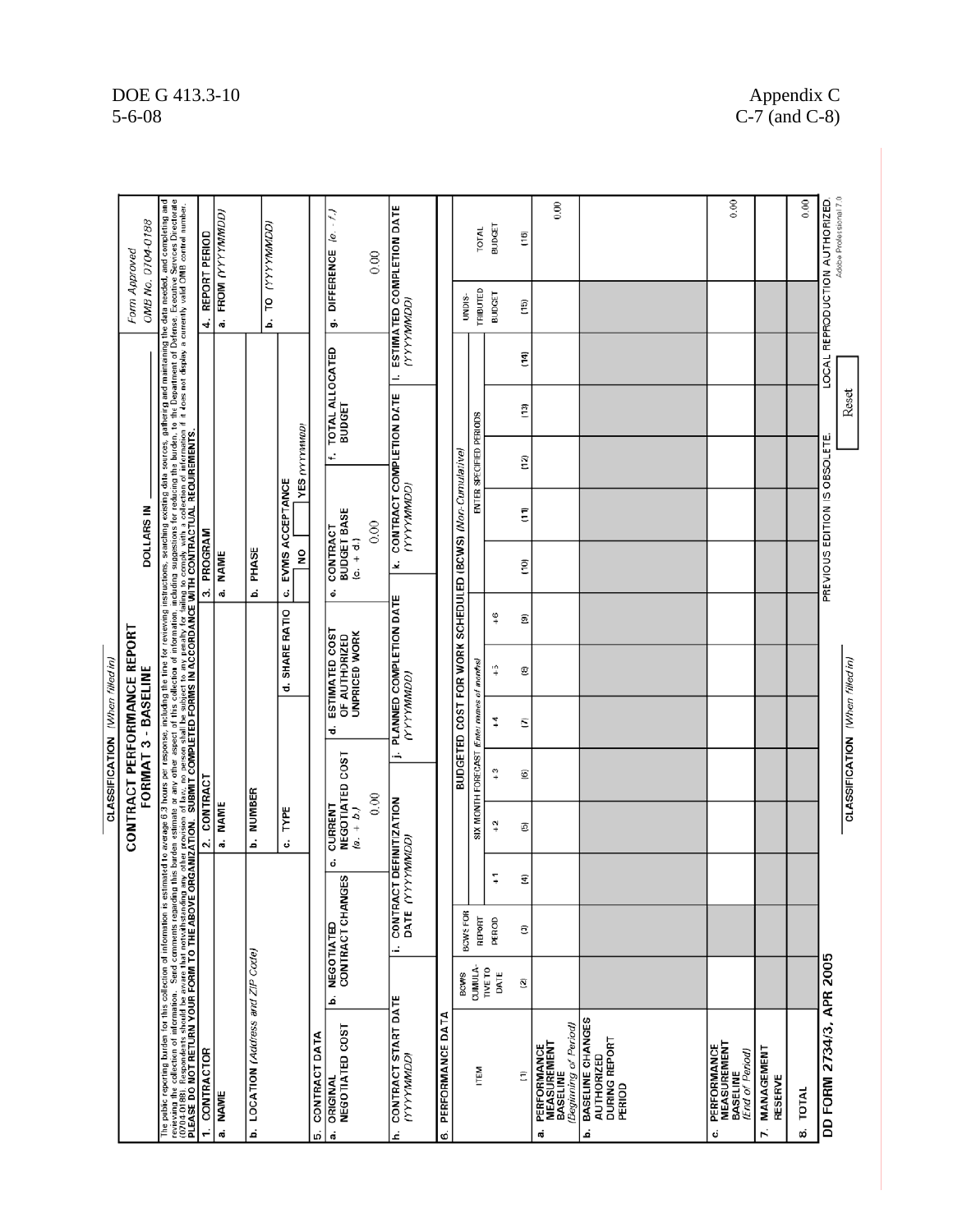|                                                                                                                                                                                                                                |                             |                                                                          |               |                             | CLASSIFICATION (When filled in) |                  |                                                     |                           |                 |                               |                         |                 |                  |                               |
|--------------------------------------------------------------------------------------------------------------------------------------------------------------------------------------------------------------------------------|-----------------------------|--------------------------------------------------------------------------|---------------|-----------------------------|---------------------------------|------------------|-----------------------------------------------------|---------------------------|-----------------|-------------------------------|-------------------------|-----------------|------------------|-------------------------------|
|                                                                                                                                                                                                                                |                             |                                                                          |               | CONTRACT PERFORMANCE REPORT | FORMAT 4 - STAFFING             |                  |                                                     |                           |                 |                               |                         |                 | Form Approved    | OMB No. 0704-0188             |
| The public reporting burden for this cellection of information is estimated to average 50 hours provided and response included and marketing and marketing and marketing the data needed, and completing and response to the c |                             |                                                                          |               |                             |                                 |                  |                                                     |                           |                 |                               |                         |                 |                  |                               |
| CONTRACTOR<br>$\cdot$                                                                                                                                                                                                          |                             |                                                                          |               | 2. CONTRACT                 |                                 |                  |                                                     | 3. PROGRAM                |                 |                               |                         |                 | 4. REPORT PERIOD |                               |
| <b>NAME</b><br>d                                                                                                                                                                                                               |                             |                                                                          |               | a. NAME                     |                                 |                  |                                                     | <b>NAME</b><br>d          |                 |                               |                         |                 |                  | a. FROM (YYYYMMDD)            |
| b. LOCATION (Address and ZIP Code)                                                                                                                                                                                             |                             |                                                                          |               | NUMBER<br>.<br>م            |                                 |                  |                                                     | PHASE<br>á                |                 |                               |                         |                 |                  | <b>b. TO (YYYYMMDD)</b>       |
|                                                                                                                                                                                                                                |                             |                                                                          |               | TYPE<br>ó                   |                                 | SHARE RATIO<br>÷ |                                                     | $\frac{1}{2}$<br>ó        | EVMS ACCEPTANCE | <b>YES (YYYYMMDD)</b>         |                         |                 |                  |                               |
| PERFORMANCE DATA<br>io.                                                                                                                                                                                                        |                             | (All figures in whole nun                                                | nbers)        |                             |                                 |                  |                                                     |                           |                 |                               |                         |                 |                  |                               |
|                                                                                                                                                                                                                                |                             |                                                                          |               |                             |                                 |                  |                                                     | FORECAST (Non-Cumulative) |                 |                               |                         |                 |                  |                               |
| ORGANIZATIONAL<br>CATEGORY                                                                                                                                                                                                     | ACTUAL<br>CURRENT<br>PERIOD | $\begin{array}{c} \text{END OF} \\ \text{CUBRENT} \end{array}$<br>ACTUAL |               |                             |                                 |                  | SIX MONTH FORECAST BY MONTH (Enter names of months) |                           |                 |                               | ENTER SPECIFIED PERIODS |                 |                  | 5                             |
|                                                                                                                                                                                                                                |                             | PERIOD<br>(Cumulative)                                                   | $\frac{1}{x}$ | $\ddot{.}$                  | $\frac{1}{2}$                   | $\ddot{4}$       | $\frac{6}{4}$                                       | $+6$                      |                 |                               |                         |                 |                  | COMPLETION                    |
| Ξ                                                                                                                                                                                                                              | ø                           | O                                                                        | ₹             | O                           | ©                               | ε                | ®,                                                  | Q                         | ē,              | Ξ                             | ្មក                     | $\overline{13}$ | ίą!              | (15)                          |
|                                                                                                                                                                                                                                |                             |                                                                          |               |                             |                                 |                  |                                                     |                           |                 |                               |                         |                 |                  |                               |
| <b>TOTAL DIRECT</b><br>ö                                                                                                                                                                                                       | $\circ$                     | $\circ$                                                                  | $\circ$       | $\circ$                     | $\circ$                         | $\circ$          | $\circ$                                             | $\circ$                   | $\circ$         | $\circ$                       | $\circ$                 | $\circ$         | $\circ$          | $\circ$                       |
| DD FORM 2734/4, APR 2005                                                                                                                                                                                                       |                             |                                                                          |               |                             |                                 |                  |                                                     |                           |                 | PREVIOUS EDITION IS OBSOLETE. |                         |                 |                  | LOCAL REPRODUCTION AUTHORIZED |
|                                                                                                                                                                                                                                |                             |                                                                          |               |                             | CLASSIFICATION (When filled in) |                  |                                                     |                           |                 |                               | Reset                   |                 |                  | Adobe Professional 7.0        |

# DOE G 413.3-10<br>5-6-08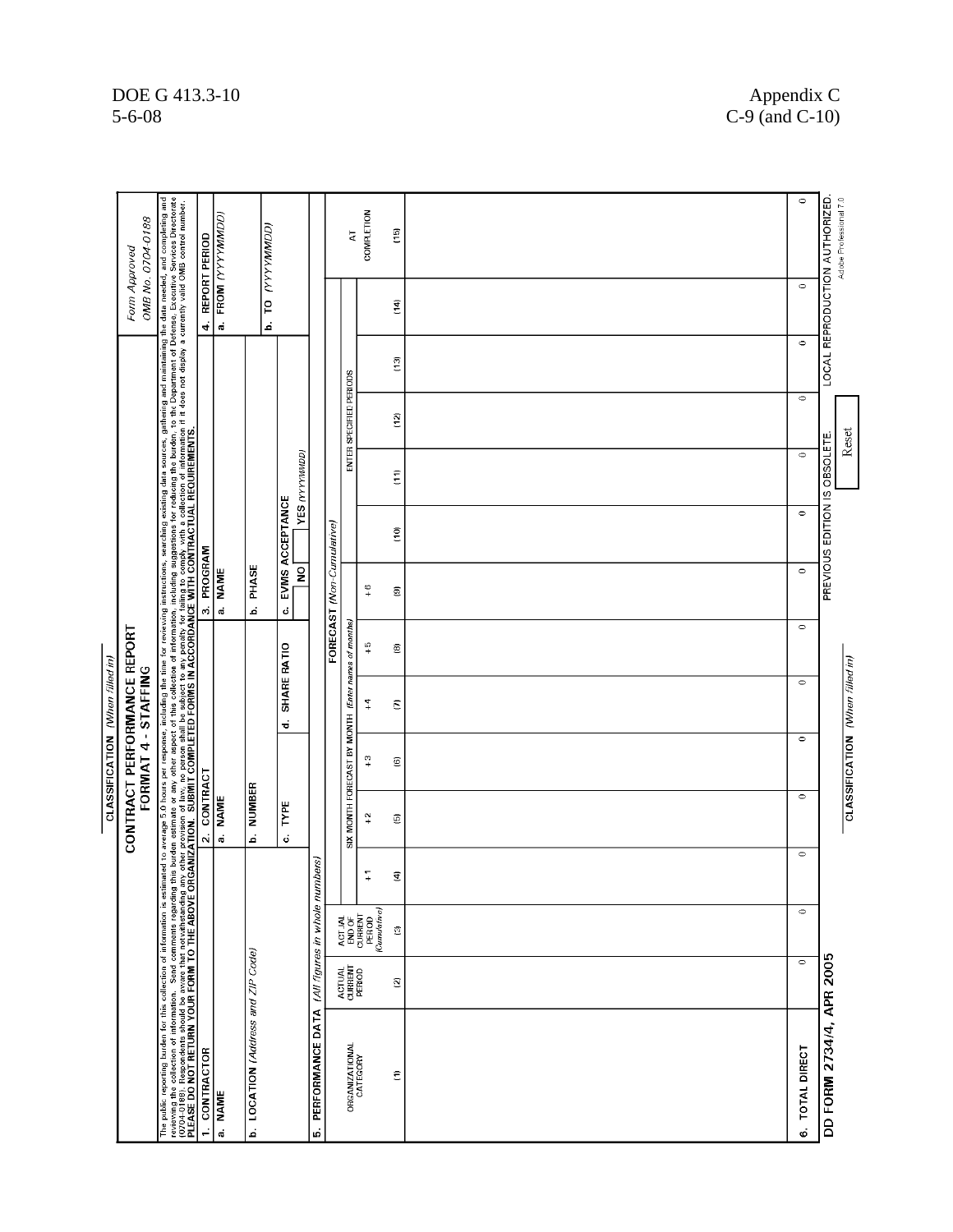|                                                                                                                                                                                                                                | CLASSIFICATION (When filled in)                                      |                  |                                                         |                                                          |
|--------------------------------------------------------------------------------------------------------------------------------------------------------------------------------------------------------------------------------|----------------------------------------------------------------------|------------------|---------------------------------------------------------|----------------------------------------------------------|
| ь<br>FORMA                                                                                                                                                                                                                     | 5 - EXPLANATIONS AND PROBLEM ANALYSES<br>CONTRACT PERFORMANCE REPORT |                  |                                                         | OMB No. 0704-0188<br>Form Approved                       |
| The public reporting burden to this collection of information is estimated to average 36.0 hours partical and mis of the collection of information is estimated to average 36.0 hours par response, including the collection o |                                                                      |                  |                                                         |                                                          |
| CONTRACTOR<br>$\cdot$                                                                                                                                                                                                          | CONTRACT<br>$\vec{\mathbf{N}}$                                       |                  | 3. PROGRAM                                              | REPORT PERIOD<br>4                                       |
| a. NAME                                                                                                                                                                                                                        | a. NAME                                                              |                  | a. NAME                                                 | FROM (YYYYMMDD)<br>å                                     |
| b. LOCATION (Address and ZIP Code)                                                                                                                                                                                             | NUMBER<br>.<br>م                                                     |                  | PHASE<br>م                                              | IO YYYYYMMODI<br>ة                                       |
|                                                                                                                                                                                                                                | TYPE<br>ó                                                            | SHARE RATIO<br>÷ | YES (YYYYMMDD)<br>EVMS ACCEPTANCE<br>$\frac{1}{2}$<br>ن |                                                          |
| 5. EVALUATION                                                                                                                                                                                                                  |                                                                      |                  |                                                         |                                                          |
| Discussion should include but is not limited to:                                                                                                                                                                               |                                                                      |                  |                                                         |                                                          |
| Summary of Overall Contract Varian<br>Summary Analysis:                                                                                                                                                                        | ces                                                                  |                  |                                                         |                                                          |
| Differences between EAC's (Blocks                                                                                                                                                                                              | 6.b., 6.c., or Block 8.15)<br>6.a.,                                  |                  |                                                         |                                                          |
| Changes in Undistributed Budget                                                                                                                                                                                                |                                                                      |                  |                                                         |                                                          |
| Significant timephasing shifts or overall changes in Forecasted Staffing (Format 4)<br>Significant timephasing shifts in Baseline (BCWS) (Format 3)<br>Changes in Management Reserve                                           |                                                                      |                  |                                                         |                                                          |
| Discussion of Over Target Baseline and/or Over Target Schedule incorporation                                                                                                                                                   |                                                                      |                  |                                                         |                                                          |
| Analysis of Significant Variances (identify and describe each):<br>Type and Magnitude of Variance                                                                                                                              |                                                                      |                  |                                                         |                                                          |
| Explanation of Significant Reasons<br>Effect on Immediate Task                                                                                                                                                                 |                                                                      |                  |                                                         |                                                          |
| Effect on Total Contract                                                                                                                                                                                                       |                                                                      |                  |                                                         |                                                          |
| Corrective Actions Taken or Planned                                                                                                                                                                                            |                                                                      |                  |                                                         |                                                          |
|                                                                                                                                                                                                                                |                                                                      |                  |                                                         |                                                          |
|                                                                                                                                                                                                                                |                                                                      |                  |                                                         |                                                          |
|                                                                                                                                                                                                                                |                                                                      |                  |                                                         |                                                          |
|                                                                                                                                                                                                                                |                                                                      |                  |                                                         |                                                          |
|                                                                                                                                                                                                                                |                                                                      |                  |                                                         |                                                          |
| DD FORM 2734/5, APR 2005                                                                                                                                                                                                       |                                                                      |                  | PREVIOUS EDITION IS OBSOLETE.                           | LOCAL REPRODUCTION AUTHORIZED.<br>Adobe Professional 7.0 |
|                                                                                                                                                                                                                                | CLASSIFICATION (When filled in)                                      |                  |                                                         | Reset                                                    |

#### $DOE G 413.3-10$  Appendix C 5-6-08 C-11 (and C-12)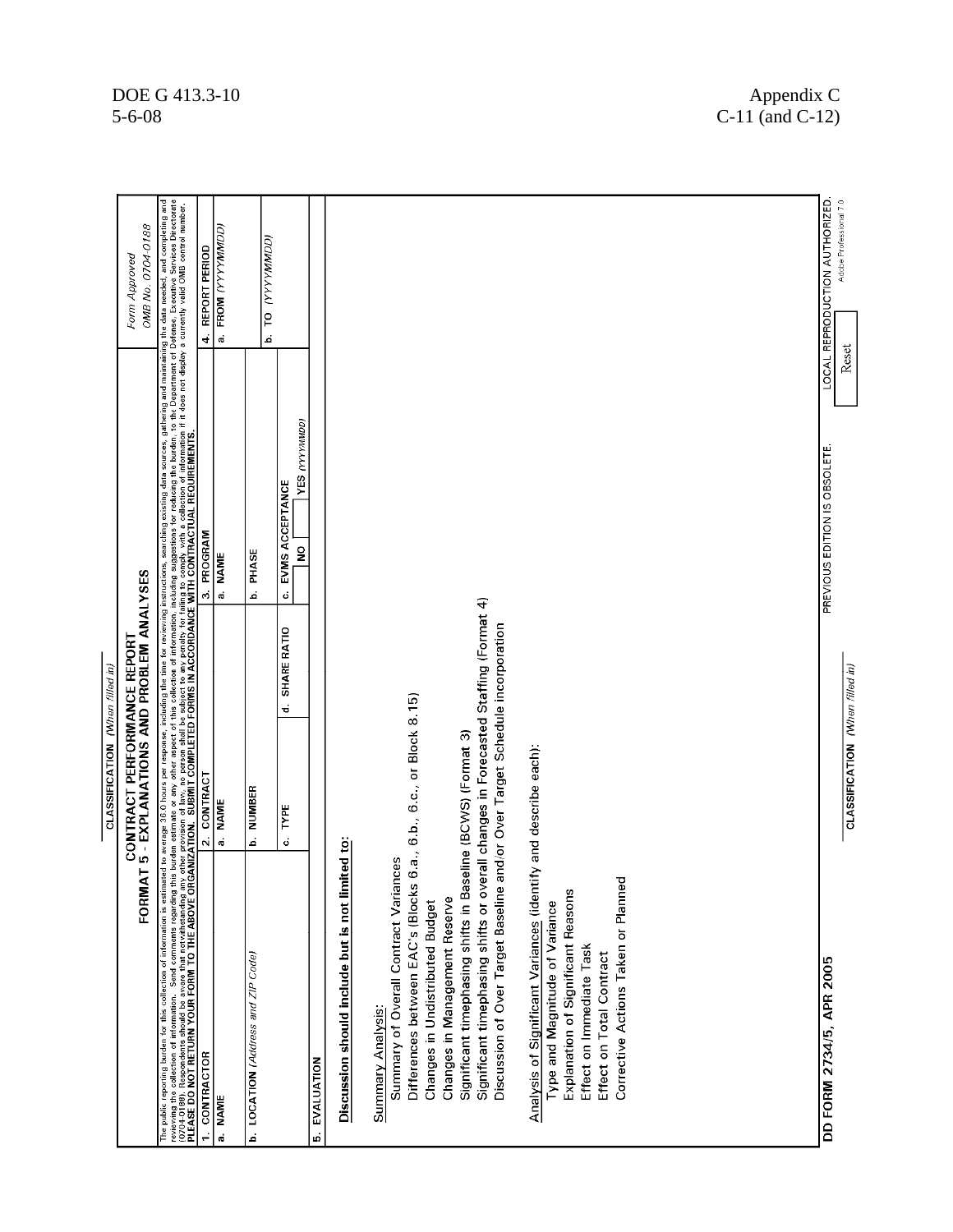## **APPENDIX D—CPR FORMATS 1 TO 5 CHECKLIST**

The following are some checks for CPR formats 1 to 5 noted in APPENDIX C.

- **1.** FORMAT 1: WBS
	- a. Check Summary information for correctness (i.e., contract number/type, program name, report period, and signature).
	- b. Verify negotiated cost tracks to the latest definitized contractual actions. REMEMBER**:** Cost does not include fee. Ensure that the estimated cost of authorized unpriced work (AUW) reflects contractual actions in-progress and not definitized (e.g., change orders, not-to-exceeds, supplemental agreements, and letter contracts).
	- c. Check and verify the following:
		- (1) *Fixed Fee* should reconcile to the fixed fee definitized on contract.
		- (2) *Award Fee Pool* should reconcile to the total definitized award fee negotiated on contract.
		- (3) *Award Fee* earned should reflect the fee the contractor earned to date. Crosscheck with the contract.
		- (4) *Award Fee available* should reflect the award fee pool less award fee earned less unearned award fee.
	- d. Check and verify that the:
		- (1) *Negotiated Price* = Negotiated cost + Fixed fee + Award fee earned + Award fee available
		- (2) *Estimated Price* = Negotiated price + Estimated cost of authorized unpriced work
	- e. Assess changes to the UB that should be explained in Format 3, and efforts should be made to distribute all UBs well ahead of the planned execution of the work. Look for significant changes in the MR budget. Significant changes in budget should be identified in format 3 and explained in format 5. Any entry in the MR EAC represents MR usage.

#### **2.** FORMAT 2: ORGANIZATIONAL CATEGORIES

Verify information against organizational categories.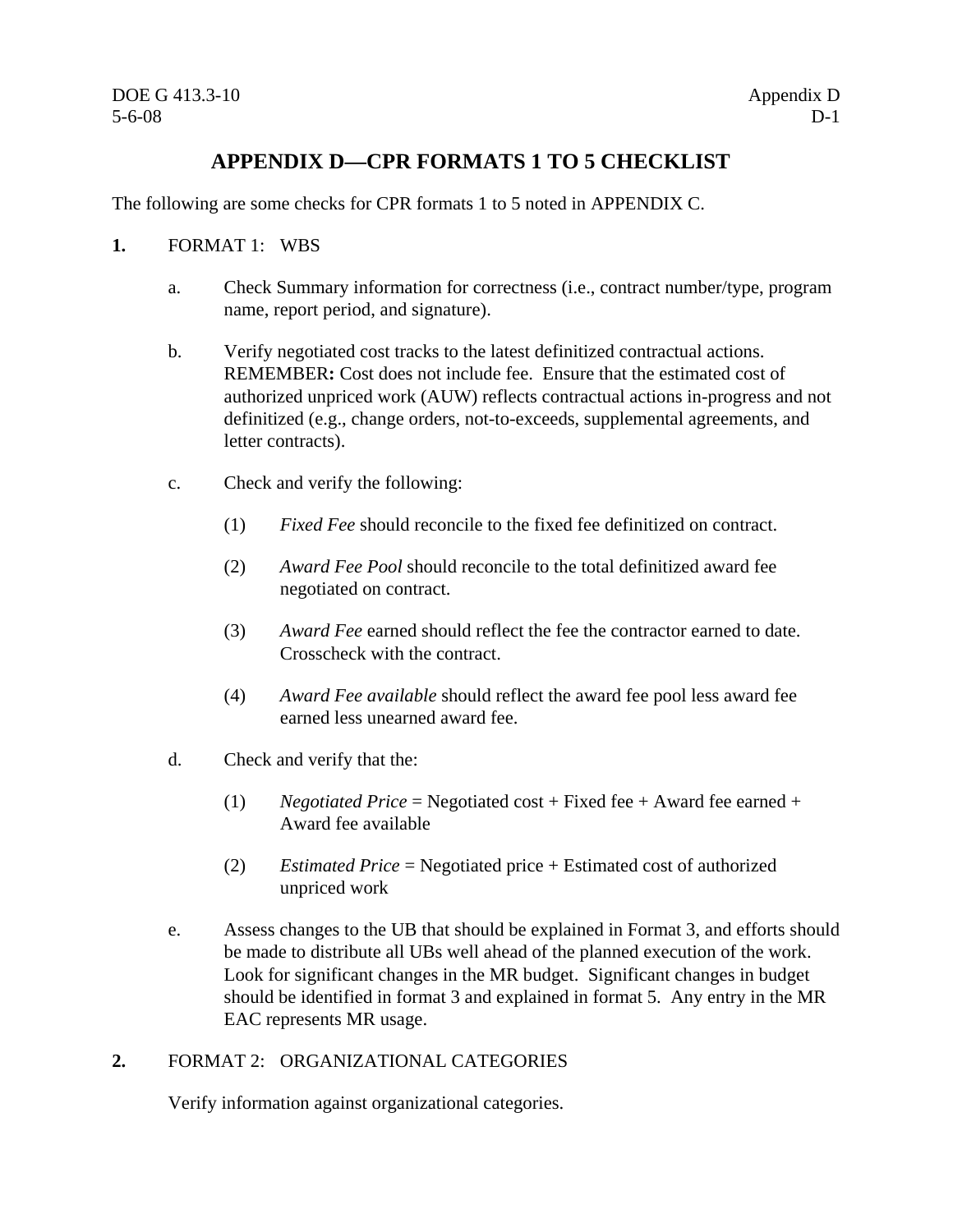#### **3.** FORMAT 3: BASELINE

- a. Check and verify header information. Cross-check with format 1.
- b. Note changes to PMB since the last report. Reconcile the end of month PMB BCWS to the BCWS "total" line of format 1.

#### **4.** FORMAT 4: STAFFING

Check accuracy of headcount data with control account managers (CAM)/integrated project team (IPT) leads. Note changes in headcount since the last report. Look for major changes, i.e., significant shifts in time-phasing of planned staffing in projected headcount (rule of thumb,  $>10\%$ ). Reconcile the headcount with format 3 data. Check for explanation in the format 5.

#### **5.** FORMAT 5: EXPLANATION AND PROBLEM ANALYSES

- a. Refer to SECTION II for a discussion of what the variances and indices may be indicating regarding over-all performance, the reasons for the variances, the adequacy of corrective action plans, and forecasts of future performance.
- b. Also check whether the indicated reasons for variances are within (or outside) the listing of identified risks, and whether proper re-planning of future work has been done to better plan future work, and whether contractor MR is being properly utilized.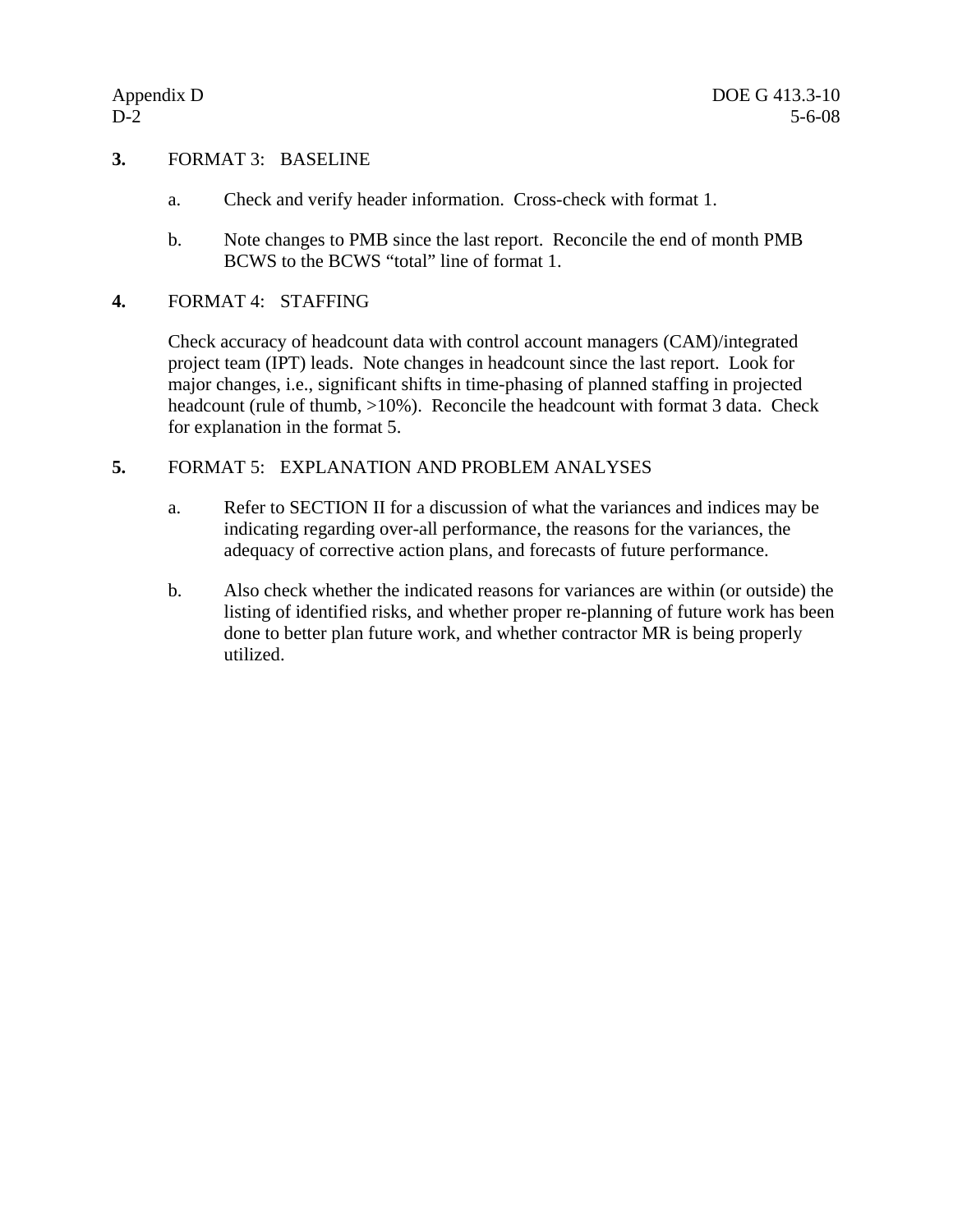## **APPENDIX E—TYPICAL CERTIFICATION REVIEW DOCUMENTATION**

#### **1.** READINESS ASSESSMENT

Typical certification review documentation to be provided to OECM approximately 30 working days prior to the RA:

- a. primary POCs,
- b. contract with changes/modifications,
- c. list of subcontractors with associated scopes of work,
- d. EVMS description, surveillance plan, and change control procedure and other implementing procedures (i.e., referenced documentation),
- e. cross reference of the EVMS description to ANSI/EIA-748 guidelines (compliance map),
- f. WBS and WBS dictionary,
- g. organizational chart and OBS, and
- h. dollarized responsibility assignment matrix (RAM).

#### **2.** ON-SITE REVIEW

Typical certification review documentation to be provided to OECM approximately 40 working days prior to the on-site review:

- a. updated documentation including those listed above and already provided,
- b. contract performance reports (CPR) for the last 3 consecutive months,
- c. CAM notebooks (representative sample),
- d. CA plans (representative sample of contractor's and subcontractor's),
- e. program schedules (contractor's and subcontractor's),
- f. variance analysis reports (representative sample),
- g. variance analysis corrective action log,
- h. change control log including executed and pending,
- i. management reserve and contingency log,
- j. UB log,
- k. accounting policies and procedures,
- l. rationale for projected rates,
- m. disclosure statement, and
- n. Defense Contract Audit Agency (DCAA), Inspector General (IG), or other audit reports.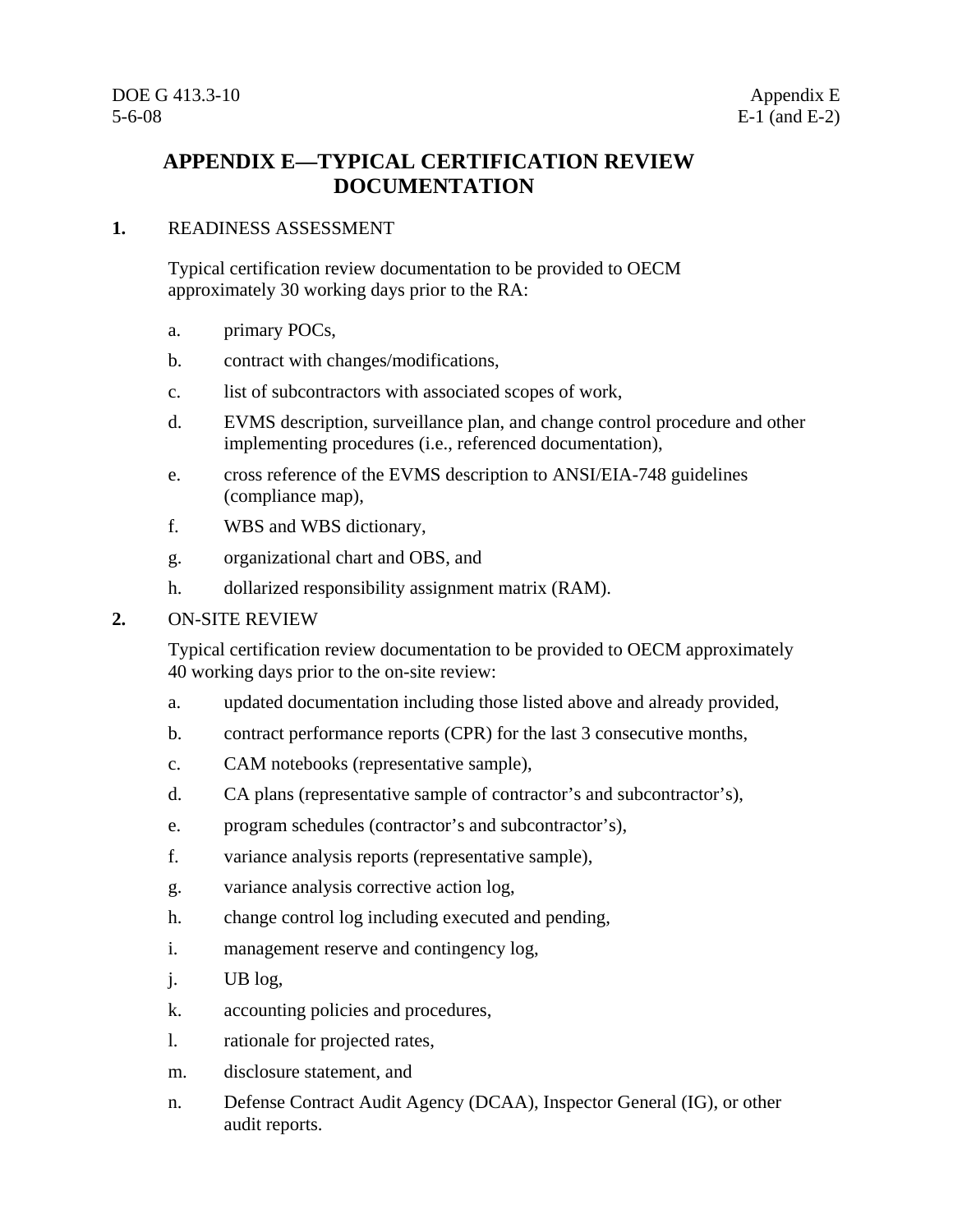## **APPENDIX F—OECM ON-SITE CERTIFICATION REVIEW TEAM**

#### **1.** TYPICAL REVIEW TEAM

A typical EVMS on-site certification review team led by OECM is shown in Table 1.

|  |  | Table 1 – Typical OECM On-Site Certification Review and Interview Team Matrix |  |
|--|--|-------------------------------------------------------------------------------|--|
|  |  |                                                                               |  |

|              | <b>4 Functional Teams</b>                 |                       |              |              | <b>4 Interview Teams</b> |                   |
|--------------|-------------------------------------------|-----------------------|--------------|--------------|--------------------------|-------------------|
| No.          | <b>5 Functional Areas</b>                 | <b>Member</b>         | 1            | 2            | 3                        | Δ<br>(Accounting) |
|              | Organization                              | Member A1             | X            |              |                          |                   |
| $\mathbf{A}$ |                                           | Member A2             |              | X            |                          |                   |
|              | Analysis and<br><b>Management Reports</b> | Member A3             |              |              | $\mathbf{x}$             |                   |
|              | Planning and                              | Member B1             |              | $\mathbf{x}$ |                          |                   |
| B            | <b>Budgeting</b>                          | Member B2             | $\mathbf{x}$ |              |                          |                   |
|              |                                           | Member B3             |              |              | $\mathbf{X}$             |                   |
|              |                                           | Member C1             |              |              |                          | $\mathbf{x}$      |
| $\subset$    | Accounting                                | Member C <sub>2</sub> |              |              |                          | $\mathbf{x}$      |
|              |                                           | Member C3             |              |              |                          | X                 |
|              |                                           | Member D1             |              |              | X                        |                   |
| D            | Revisions                                 | Member D2             | X            |              |                          |                   |
|              |                                           | Member D3             |              | X            |                          |                   |

The 5 functional areas shown represent the 5 process groupings into which the 32 ANSI/EIA-748 guidelines are categorized. A functional area lead is designated for each functional area. Each functional team member is assigned to an interview team, wherein the interview teams are constructed to have representation from all but team 4, the accounting team. The accounting team also conducts interviews, and although it is assigned to a few of the interviews conducted by the other three interview teams, in large part it conducts its interviews of accounting personnel. In addition to the interviews of the contractor personnel conducted by the 4 interview teams, the OECM EVMS lead with other team members conduct interviews of the contractor's senior management.

#### **2.** FUNCTIONING OF THE REVIEW TEAM

a. In general, the review team plans and executes its work prior to, during, and following the on-site review, as follows: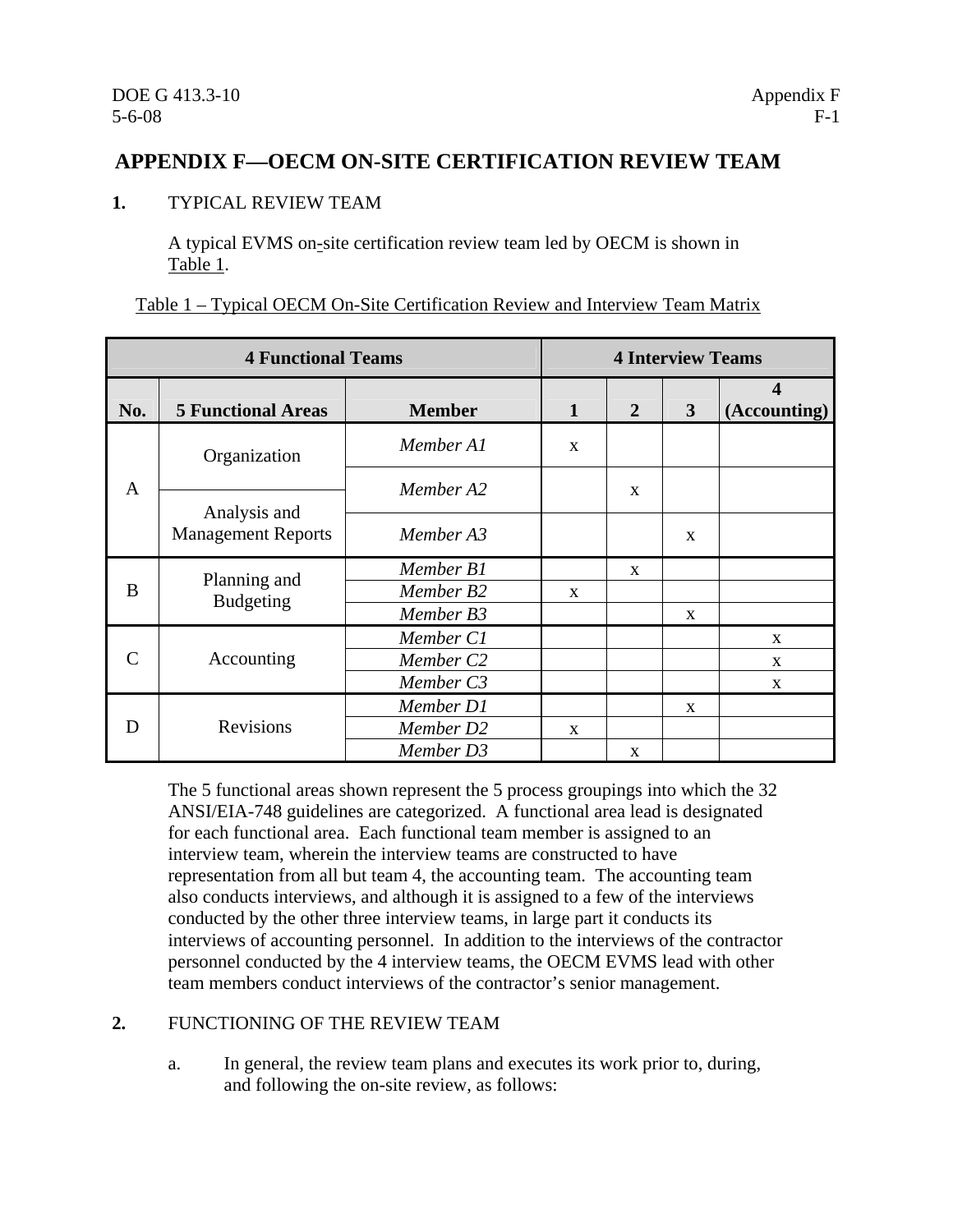- (1) Prior to the on-site review, team members review the certification review documentation that is supplied by the OECM EVMS lead to assess compliance of the EVMS processes and procedures with ANSI/EIA-748.
- (2) During the on-site review, team members conduct interviews and data traces to determine if contractor personnel are doing business consistent with their EVMS procedures. Also, at the end of each day the entire team assembles to discuss potential problem issues. Further, the OECM EVMS lead with other team members meet at the end of each day of interviews with the contractor in order to ensure that there are no misunderstandings in what the review team believes it is observing and to ensure there are no surprises at the on-site review out-brief.
- (3) Following the on-site review and acceptance of the contractor's CAP, the OECM EVMS lead and necessary functional team leads assess the acceptability of the contractor CAP and support further reviews to ensure successful CAP implementation.
- b. Technical accountability (e.g., determining which issues represent non-compliances with ANSI/EIA-748) rests with OECM; however, in most cases a consensus position is usually reached by the entire review team.
- c. Staffing of the Review Team
	- (1) In general, the accounting team is comprised primarily of personnel from the program that has accounting over-sight responsibility for the contractor being reviewed. This is usually a DOE field services office or DCAA.
	- (2) The remaining review team members should be qualified personnel who have no conflict of interest with the contractor or that contractor's projects and may include DOE personnel. If requested by the OECM EVMS lead, the program may need to identify some of the review team members approximately 30 working days prior to the start of the on-site review.
	- (3) Staffing of the review team should be identified by approximately 20 working days prior to the start of the on-site review.